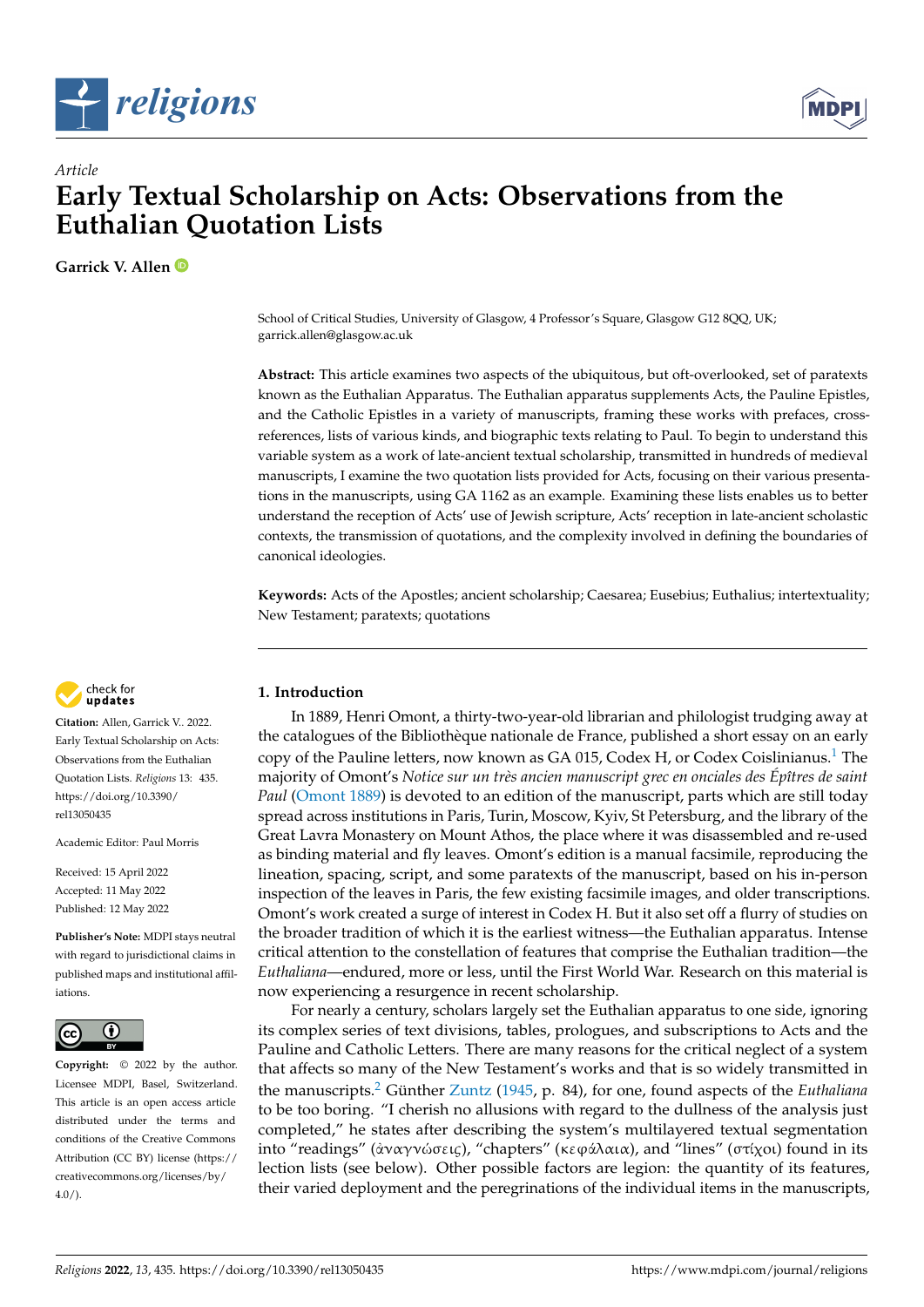<span id="page-1-1"></span><span id="page-1-0"></span>significant uncertainty about the origins of the tradition and their connection to someone called Euthalius, $^3$  $^3$  the unclear literary relationships between its texts and other patristic sources, and the lack of any real editorial engagement with the system since Zacagni's 1698 edition. $4$  Not to mention the fact that the work of Eusebius on the gospels and Origen on the Hexapla overshadowed the *Euthaliana* in the imagination of modern scholarship. [Lang](#page-12-1) [and Crawford](#page-12-1) [\(2017,](#page-12-1) p. 127) have even called the Eusebian canons the "pinnacle of ancient Christian innovation" in terms of the technology of textual division and cross-reference (see also [Crawford](#page-12-2) [2019;](#page-12-2) [Wallraff](#page-12-3) [2021\)](#page-12-3).

<span id="page-1-2"></span>The likes of  $Z$ untz [\(1945\)](#page-13-0) notwithstanding,<sup>[5](#page-10-4)</sup> scholars have, until recently, engaged the Euthalian apparatus and its manuscripts only tangentially since the signing of the Treaty of Versailles. This discussion on the quotation lists of Acts is part of a broader, recent critical resurgence in interests in the *Euthalina*, headlined by the Nils Dahl's lengthy programmatic article [\(Dahl](#page-12-4) [2000\)](#page-12-4), the publication of Louis Charles Willard's 1970 PhD thesis [\(Willard](#page-12-5) [2009\)](#page-12-5), and the translation and analysis of significant portions of the system by Vemund [Blomkvist](#page-12-6) [\(2012\)](#page-12-6), picking up the threads from a discourse going back over a century (see also [Scherbenske](#page-12-7) [2013,](#page-12-7) pp. 116–74; [Fewster](#page-12-8) [2019,](#page-12-8) pp. 155–79).

<span id="page-1-3"></span>These recent studies have demonstrated that the *Euthaliana* are important for multiple critical questions central to biblical scholarship, early Christian studies, and the intellectual world of late antiquity. The complexity of the *Euthaliana,* their various representations of textual knowledge, and intricate cross-references make the material relevant for multiple critical questions. The possibilities are numerous, but I will focus here on questions relating to canonicity, $6$  ancient literary interrelationships and the transmission of quotations, and the reception of the New Testament within its own paratextual systems. In essence, this study explores one of the earliest forms of the textual scholarship on the New Testament and how these late-ancient intellectual achievements are mediated to us through medieval manuscripts. The possibilities for further research on the *Euthaliana* are significant, especially since we now have access to digital images of nearly all the known manuscripts that preserve its features.<sup>[7](#page-10-6)</sup> What I want to do in this discussion is preliminarily explore one specific Euthalian paratext, the quotation lists to Acts, as an example of the critical value of the larger tradition for biblical and textual scholarship. But first we must locate the quotation lists in the broader context of the *Euthaliana*.

#### <span id="page-1-4"></span>**2. Constellations of Euthalian Paratexts**

<span id="page-1-6"></span><span id="page-1-5"></span>To begin, we need to problematize the idea of the Euthalian apparatus as a welldefined and unchanging set of features. $8$  The collocation "Euthalian Apparatus" is both useful shorthand and a serious misnomer for three reasons: first, because it is unclear to what extent the material associated with the apparatus can be traced to someone called Euthalius or to the work of any single individual (most manuscripts are anonymous); second, because the contents and arrangement of the apparatus change from manuscript to manuscript; and, third, because the most common feature of the system—the *hypotheses* for each individual letter also associated with the pseudo-Athanasian *Synopsis scripturae sacrae* (CPG 224[9](#page-10-8))—are probably not traceable to the earliest layers of the system.<sup>9</sup> Additionally, the late-nineteenth- and early-twentieth-century discourse on the origins of the system failed to reach consensus, leaving the system without a clear sense of its production context. Therefore, instead of speaking about *the* Euthalian apparatus, it is better to discuss the *Euthaliana*, a variable collection of paratextual features that shape interpretive encounters with Acts and the Epistles. In part because Zacagni's seventeenth-century edition remains the main locus of engagement with the *Euthaliana*, we are primed to think of these features as stable and consistent, but this view is undermined when we turn to the manuscripts.

The opaque origins of the system and other complexities notwithstanding, its overarching structure in its fullest form, at least as laid out by Zacagni, is not difficult to follow, even if his efforts to regularize the system actually betray its variability. The *Euthaliana* are organized around three New Testament sub-corpora: Acts, the Catholic Epistles, and the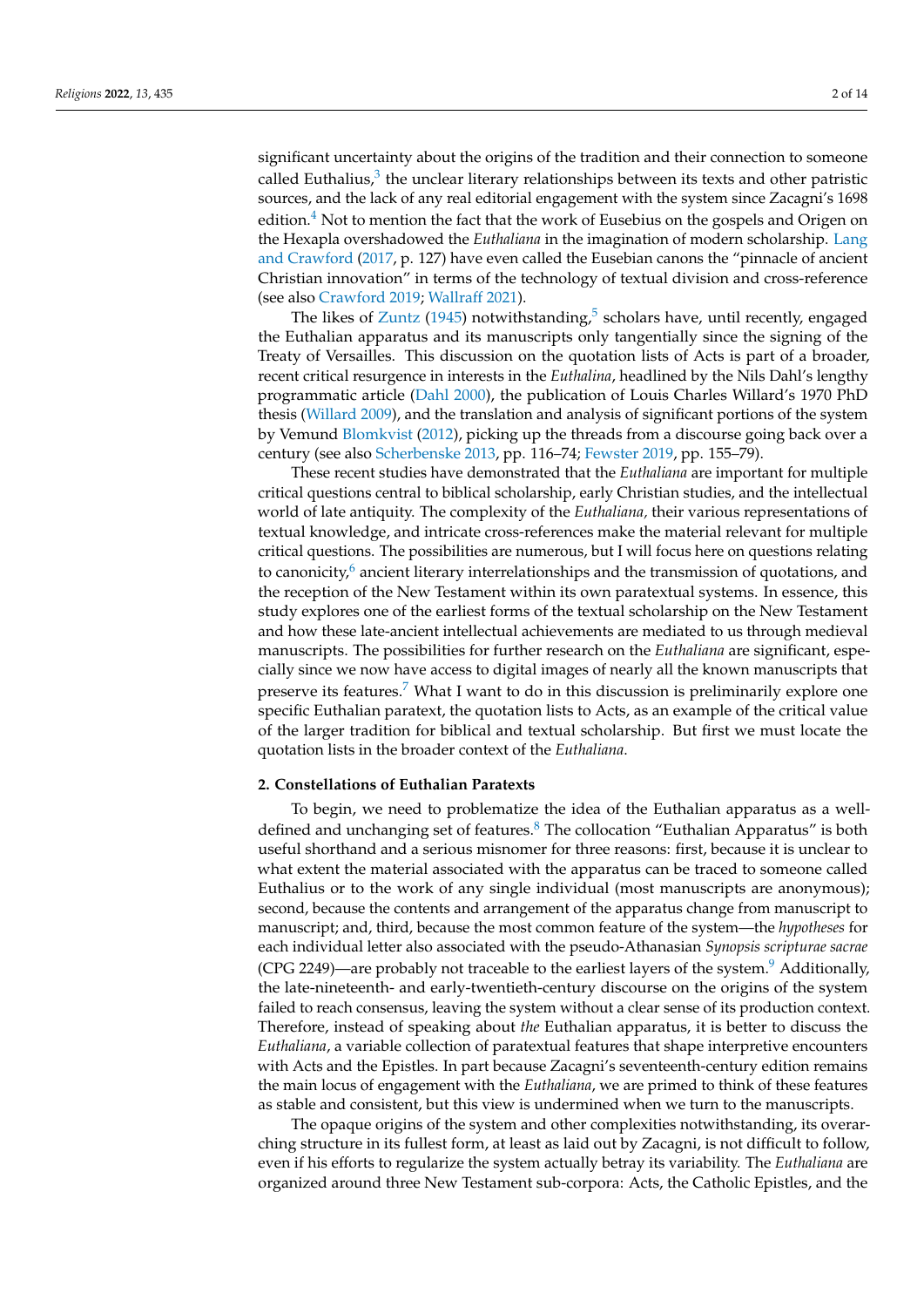<span id="page-2-0"></span>Pauline Epistles. In its fullest instantiations, represented by the edition and a handful of manuscripts, $10$  each sub-corpus is accompanied by six major features:

- <span id="page-2-1"></span>1. A prologue introducing each sub-corpus (usually denoted as a πρóλoγo*ς*).[11](#page-10-10)
- 2. Prefaces for each individual work in the corpus (usually denoted as a ὑπóθεσι*ς*). For Acts, the preface is mostly comprised of a list of miracles and disciples.<sup>[12](#page-10-11)</sup>
- <span id="page-2-3"></span><span id="page-2-2"></span>3. A text segmentation list or lection list that divides each corpus into "readings" (ἀναγνώσει*ς*), "chapters" (κεϕάλαια), and "lines" (στίχoι) (usually with a short preface entitled ἀνακεϕαλαίωσι*ς* τῶν ἀναγνώσεων ("summary of the readings").[13](#page-10-12) The Acts list also includes the incipit of the biblical text that inaugurates each ἀνάγνωσι*ς*. This list is presupposed by the quotation lists.
- 4. A short quotation list, entitled ἀνακεϕαλαίωσι*ς* θείων µαρτυριῶν ("summary of the divine witnesses"; sometimes with a preface, entitled πρόγραμμα).<sup>[14](#page-10-13)</sup>
- <span id="page-2-4"></span>5. A longer version of the quotation list, also entitled ἀνακεϕαλαίωσι*ς* θείων µαρτυριῶν ("summary of divine witnesses").
- 6. A list of chapter numbers, sub-headings, and their titles (called κεφάλαια). The list in Acts is sometimes prefaced with a text entitled ἔκθεσι*ς* κεϕαλαίων ("list of chapter"), in which the compiler of the list notes his lowly state, identifies anonymous "fathers and teachers" from whom he has borrowed, and says that the chapter divisions are in black ink and their sub-chapters in red. $15$  This list in Acts is also sometimes followed by an additional list of chapter numbers that gives the incipit for the text that inaugurates each new chapter, $16$  sometimes as an integral part of the chapter list.

<span id="page-2-6"></span><span id="page-2-5"></span>In addition to these six items that appear in each of the three sub-corpora in some form, other short literary texts and lists often appear as aspects of the apparatus, usually dealing with Paul's life, travels, or works. These items include a text on Paul's travels called the ἀπoδηµίαι παύλoυ ("travels of Paul"; often associated with Acts), the text on the Athens altar (Acts 17:23) called ἐπίγραµµα τoῦ ἐν ἀθήναι*ς* βωµoῦ ("inscription on the Athens altar"), another text on Paul's journey to Rome (πλoῦ*ς* παύλoυ τoῦ ἀπoστóλoυ ἐπὶ ῥώµην; "Paul the apostle's sailing to Rome"), a text on Paul's martyrdom (μαρτύριον παῦλου τoῦ ἀπoστóλoυ; "martyrdom of Paul the apostle"), a list of Paul's letters (starting with the phrase τάδε ἔνεστιν παύλου ἐπιστολαί), lists that identify the cities from which Paul wrote and the letters he wrote with co-workers, and another text on Paul's writings that gives an answer to the question posed in its title (διὰ τί παύλoυ ἐπιστoλαὶ δεκατέσσαρε*ς* λέγoνται). Some manuscripts also preserve a colophon that connects the tradition to the work of Pamphilus in the library of Caesarea (e.g., GA 015 88). Stichometric notes are often appended to the different items.<sup>[17](#page-10-16)</sup>

<span id="page-2-10"></span><span id="page-2-9"></span><span id="page-2-8"></span><span id="page-2-7"></span>The *Euthaliana* are complex constellations, especially when we consider these items are deployed in various combinations, at various locations in relation to the New Testament works, at various production layers of particular manuscripts, and that the sub-corpora in any given manuscript can be treated in discontinuous ways.[18](#page-10-17) These items are also often encumbered with commentary texts or catenae (e.g., 91, 1162, 1905, 1924, 1933, 1934, [19](#page-10-18)70, and 1981)<sup>19</sup> and integrated with Apostolos liturgical information (e.g., GA 24).<sup>[20](#page-10-19)</sup> The quotation lists are part of a larger paratextual ecosystem that revolves around the characters and authorial personae who appear in Acts and the Epistles, especially Paul. They represent perceptions of the text's segmentation, narrative, and relationship to other ancient texts in a different visual form: the list.

Despite the close relationship of the quotation lists to the other parts of the apparatus, they stand apart from the other features in terms of function, insofar as they describe explicit and implicit intertextual relationships between the New Testament text and other ancient literatures. Unlike the prologue, prefaces, chapter lists, and segmentation systems, which function as forms of paraphrase or abstraction, the quotation lists go beyond simple summarization or textual representation, instead describing and systematizing perceived textual relationships between the New Testament and other texts. The quotation lists are integrated with these other paratexts in multiple ways, but they function differently by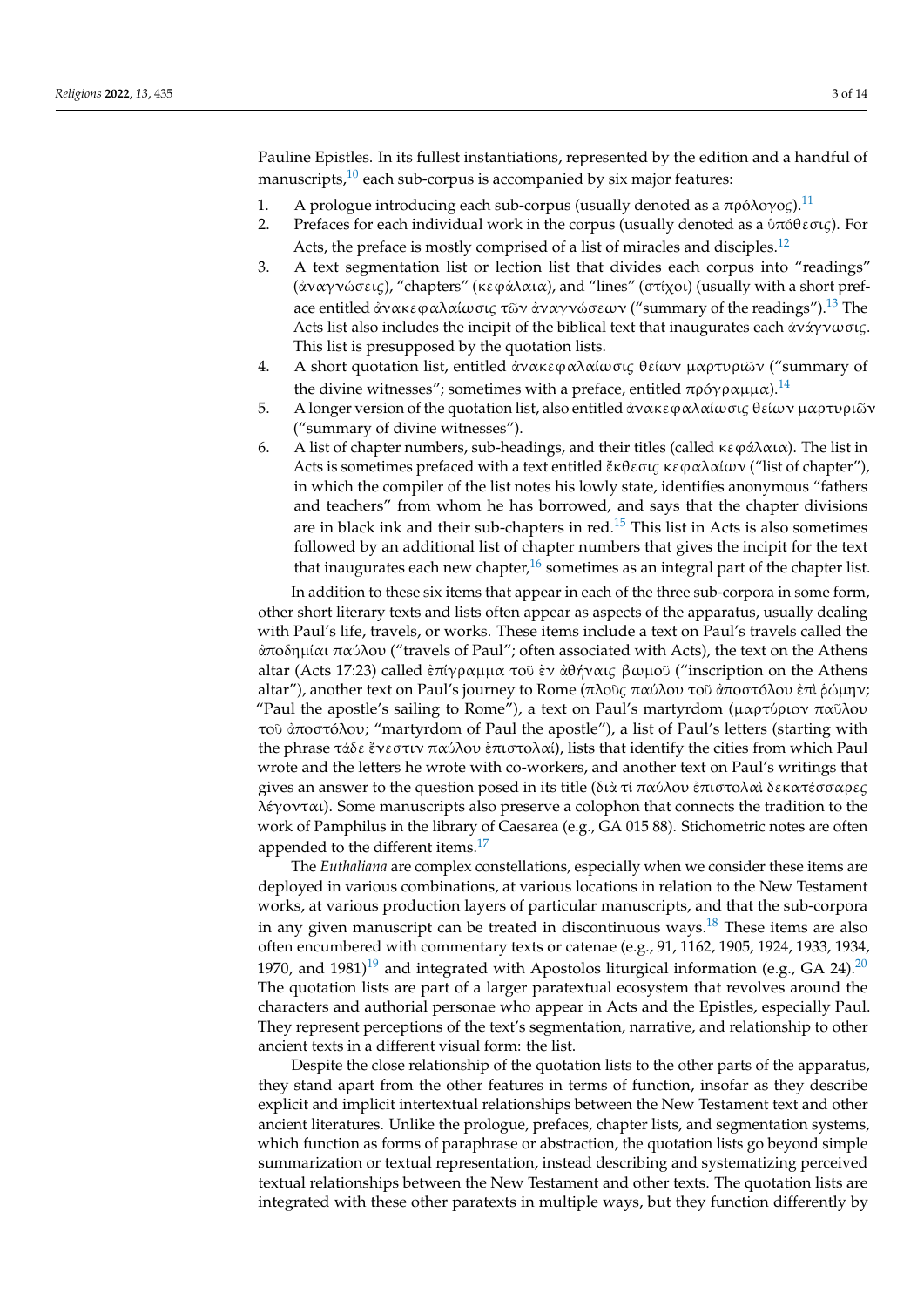connecting the text to Jewish scriptural traditions, early Christian works, and other ancient authors, pushing readers beyond the bounds of Acts and the Epistles. The lists create a discourse between the texts of these works and the larger literary world of late antiquity, offering a window into the material and intellectual aspects of reading in the medieval and late-ancient eastern Mediterranean, perhaps even information on the library of Caesarea and other subsequent contexts that transmitted the lists. $21$ 

#### <span id="page-3-1"></span>**3. The Short Quotation List**

<span id="page-3-2"></span>The short and long quotation lists in Acts are largely representative of the traditions in the Pauline and Catholic Letters, even if they are transmitted only rarely in comparison to the letter collections. It is best to consider examples directly from manuscripts. In this case, take GA 1162 (Patmos, St John the Theologian Monastery, 15, diktyon 54259).<sup>[22](#page-10-21)</sup> Produced in the eleventh century, this copy of Acts and the Catholic and Pauline letters in two columns, complete with catena added by a later hand (CPG C156) (see [Parpulov](#page-12-9) [2021,](#page-12-9) p. 174), preserves both the short and long quotation list to Acts. The short list starts in the first column on 3v (Table  $1$ ).<sup>[23](#page-11-0)</sup>

<span id="page-3-3"></span><span id="page-3-0"></span>**Table 1.** The short quotation list to Acts in GA 1162.

<span id="page-3-6"></span><span id="page-3-5"></span><span id="page-3-4"></span>

| Transcription                                                                                                                                                                                                                                                                                                                                                                                                                                                                    | Translation                                                                                                                                                                                                                                                                                                                                                                                                |  |
|----------------------------------------------------------------------------------------------------------------------------------------------------------------------------------------------------------------------------------------------------------------------------------------------------------------------------------------------------------------------------------------------------------------------------------------------------------------------------------|------------------------------------------------------------------------------------------------------------------------------------------------------------------------------------------------------------------------------------------------------------------------------------------------------------------------------------------------------------------------------------------------------------|--|
| + ανακεφαλαιωσις θειων μαρ-<br>τυριων ων εχειν βιβλος των<br>πραξεων των αποστολων.<br>εχει δε μαρτυριας. λα +.                                                                                                                                                                                                                                                                                                                                                                  | Summary of the divine testimonies which<br>the book of the Acts of the Apostles have;<br>and there are 31 testimonies.                                                                                                                                                                                                                                                                                     |  |
| γενεσεως γ. η ι ια<br>εξοδου $\tau^{24}$ . ζιβιγιδιε κθ <sup>25</sup><br>δευτερονομιου α. ιε<br>βασιλειων πρωτης α. κ<br>ψαλτηριου ζ. β δ ε τ θ ιζ κβ<br>αμως προφητ(ου) β. ις κς <sup>26</sup><br>ιωηλ προφητου α. γ<br>αγγαιου προφητ(ου) α. ιη<br>ησαιου προφητ(ου) δ. ιθ κγ κε $\lambda^{27}$<br>ματθ(αιου) ευαγγελιστ(ου) β. α κα<br>διαταξεων α. κη <sup>28</sup><br>αρατου αστρονομου α. κζ <sup>29</sup><br>$30\alpha\mu\beta\alpha$ κουμ προφητ(ου) α. κδ <sup>31</sup> | Genesis III: 8, 10, 11<br>Exodus VI: 7, 12, 13, 14, 15, 29<br>Deuteronomy I: 15<br>1 Kingdoms I: 20<br>Psalter VII: 2, 4, 5, 6, 9, 17, 22<br>Amos the Prophet II: 16, 26<br>Joel the Prophet I: 3<br>Haggai the Prophet I: 18<br>Isaiah the prophet IV: 19, 23, 25, 30<br>Matthew the Evangelist II: 1, 21<br>(Apostolic) Constitutions I: 28<br>Aratus the Astronomer I: 27<br>Habakkuk the Prophet I: 24 |  |
| ομου μαρτυριαι λα . στιχοι ρκ                                                                                                                                                                                                                                                                                                                                                                                                                                                    | Together 31 witnesses, 120 lines                                                                                                                                                                                                                                                                                                                                                                           |  |

<span id="page-3-11"></span><span id="page-3-10"></span><span id="page-3-9"></span><span id="page-3-8"></span><span id="page-3-7"></span>The list arranges the 31 witnesses to the 30 quotations in Acts following an order that breaks up the sequence of quotations in Acts' narrative, beginning with the Greek serial arrangement of Jewish scripture (Septuagint), followed by the New Testament (in this case, only Matthew), "apostolic writings" (the διατάξει*ς*, referring to the διατάξει*ς* τῶν ἁγίων ἀπoστóλων or *Apostolic Constitutions*, CPG 1730), and ancient Greek literature (Aratus). Habakkuk is placed last, probably because it was accidentally omitted earlier in the list, where it is usually placed between Haggai and Isaiah.

The title for each work is followed by a numeral that denotes the number of times the work is cited in Acts, followed by an enumeration of where each quotation occurs in relation to the others in the narrative of Acts (added by a second hand in the case of GA 1162), starting from the quotation of Matt 3:11 (entry 1; Acts 1:5) through to the final lengthy quotation of Isa 6:9–10 in Acts 28:26–27 (entry 30). For example, according to the list, Haggai is quoted once, amid a string of quotations in Stephen's speech (Acts 7:49–50),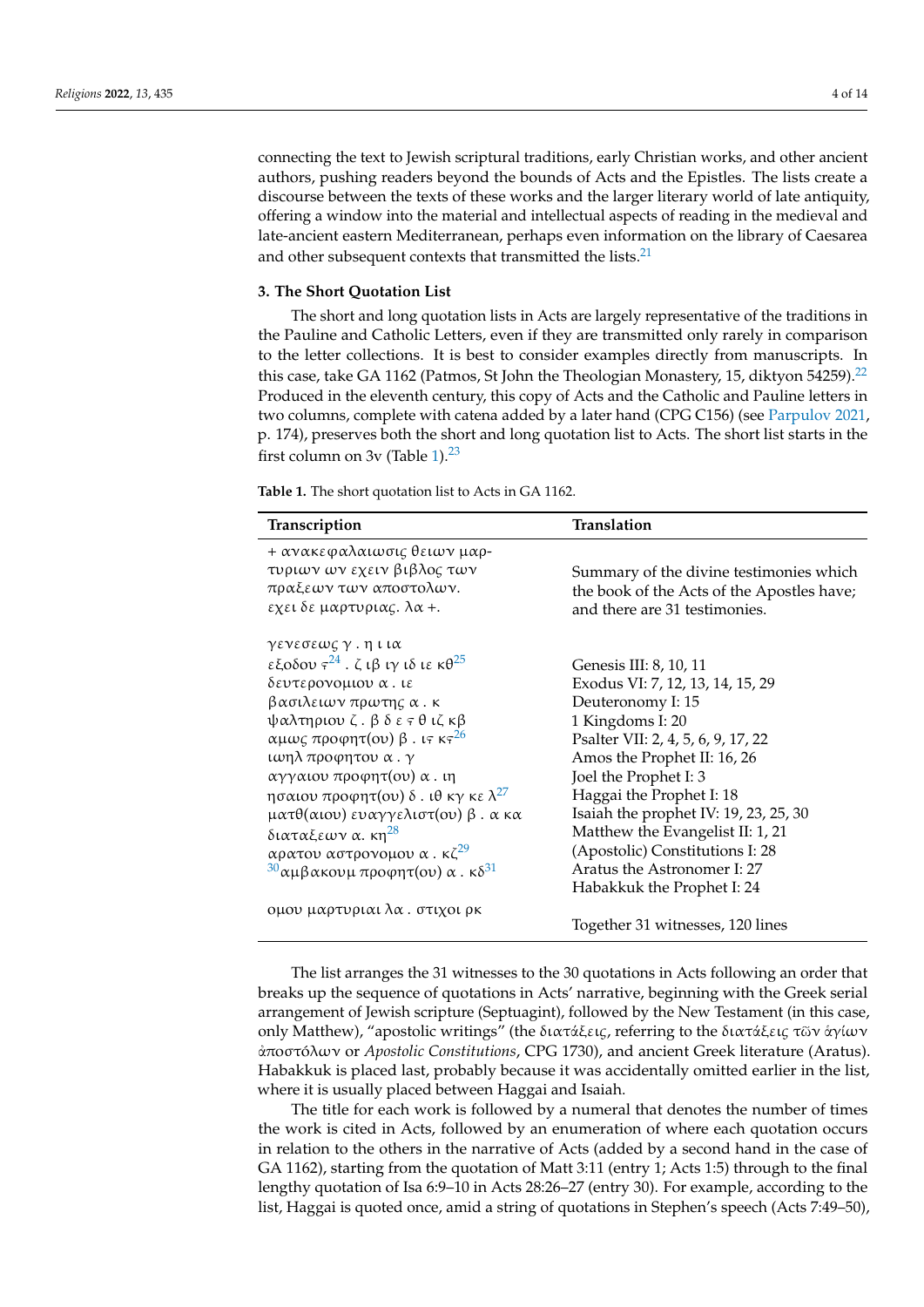<span id="page-4-0"></span>and that quotation is the eighteenth from the beginning of the work. The only problem in the case of the Haggai quotation is that it is clearly a version of the text in Isa 66:1–2 and has no obvious resemblance to any tradition of Haggai.<sup>[32](#page-11-9)</sup>

<span id="page-4-1"></span>Another problem with the short list, which the manuscripts resolve in multiple ways (see [Willard](#page-12-5) [2009,](#page-12-5) p. 37) is the fact that the terse prologue to the list and the summary statement both say that Acts has thirty-one quotations  $(\lambda \alpha)$ , even though the numeration of the quotations only goes as high as thirty  $(\lambda)$ . This discrepancy can be traced to the string of quotations in Stephen's speech, especially entry 15 ( $\iota$ ε), which is counted twice because it is attributed in the short list to both Exodus and Deuteronomy.<sup>[33](#page-11-10)</sup> This quotation, entry 15 in the short list, is usually identified as occurring in what we now know as Acts 7:40, the text of which corresponds quite closely to Exod 32:1<sup>OG</sup>. Confusion between Deuteronomy and Exodus exists in the text in other places too, such as entry 7 (Acts 3:22–23), which is attributed to Exodus in the list, but which corresponds more closely with a combination of Deut 18:15–16, 19 and Lev 23:29 (see [Barrett](#page-12-10) [1988,](#page-12-10) p. 238; [Porter](#page-12-11) [2018,](#page-12-11) pp. 83–86). Part of Deut 18:15 is quoted again at Acts 7:37, just before its purported location at 7:40 (entry 15), but this quotation (the one at Acts 7:37) is not catalogued in the Euthalian lists, even though it is prefaced with a clear quotation formula that mentions Moses (oὗτó*ς* ἐστιν ὁ Mωϋσῆ*ς* ὁ εἴπα*ς* τoῖ*ς* υἱoῖ*ς* ᾿Ισραήλ). Something has gone awry in the composition or transmission of the list (or in the changing conception of what constitutes a "divine witness") in Stephen's speech, but the fact that a quotation to Deuteronomy immediately precedes the misattributed quotation in Acts 7:40 may account for at least part of the confusion.

<span id="page-4-2"></span>Other textual issues may also be at play. It is not clear which textual forms of Exodus and Deuteronomy the compiler had access to, nor is it clear which form of Acts lay before them; there is no guarantee that the compiler had access to the Greek texts of Exodus, Deuteronomy, and Acts as we find them in our critical editions. And it is not clear what the relationship between the text of Acts in GA 1162 shared with the version of Acts initially used to design this system. It is possible that the compiler had access to a Greek version of Exodus that reflects the expanded reading of the Samaritan Pentateuch at Exod 20:21, a version that might lead one to attribute the quotation in Acts 3:22–23 (entry 7) to Exodus.<sup>[34](#page-11-11)</sup> The textual pluriformity of Jewish scriptural traditions in late antiquity, a phenomenon demonstrated by another Caesarean project—the Hexapla—makes the identity of sources more complex, a reality obscured by our reliance on critical editions.<sup>[35](#page-11-12)</sup> Nils Dahl even argues that the issues around these two Deuteronomy/Exodus quotations in Acts presuppose that the compiler had access to the Hexapla [\(Dahl](#page-12-4) [2000,](#page-12-4) p. 249). The problems here demonstrate the complexity of the short quotation list and its tradition. As it stands in GA 1162, there are a total of 31 entries, but only 30 quotations, with multiple possible misattributions and omissions of other texts that may be considered quotations in Acts (e.g., 7:37). The short list is perhaps the earliest material instantiation of Acts' intertextual network, but it leaves significant space for scholars to continue to study these textual and paratextual intricacies.

<span id="page-4-3"></span>The arrangement of the quotations against a serialized hierarchical list, beginning with Genesis and ending with ancient Greek authors, is also an important aspect of the short list. This form of presentation creates an abstraction that maps Acts' references (as the compiler saw them anyway) against an existing arrangement of literary works that reflects ideas about the order and boundaries of canon. The text of Acts is systemized within a wider literary landscape that starts with Jewish scripture, moves to the New Testament, other early Christian literature, and then beyond to "pagan" authors. Because the list abstracts Acts' quotations from the narrative and reconfigures them against this pre-existing order, we learn only very little about the quotations themselves, only the number of times a work is quoted. Nothing is proffered about the location of these quotations, the relationship between the source and target text, where the quotation may be found in, say, the very long work of Isaiah, or any other information that might help us to understand the significance of these literary relationships. Only if we read Acts front to back and can properly identify each quotation are we able to locate these references within the larger narrative. So it does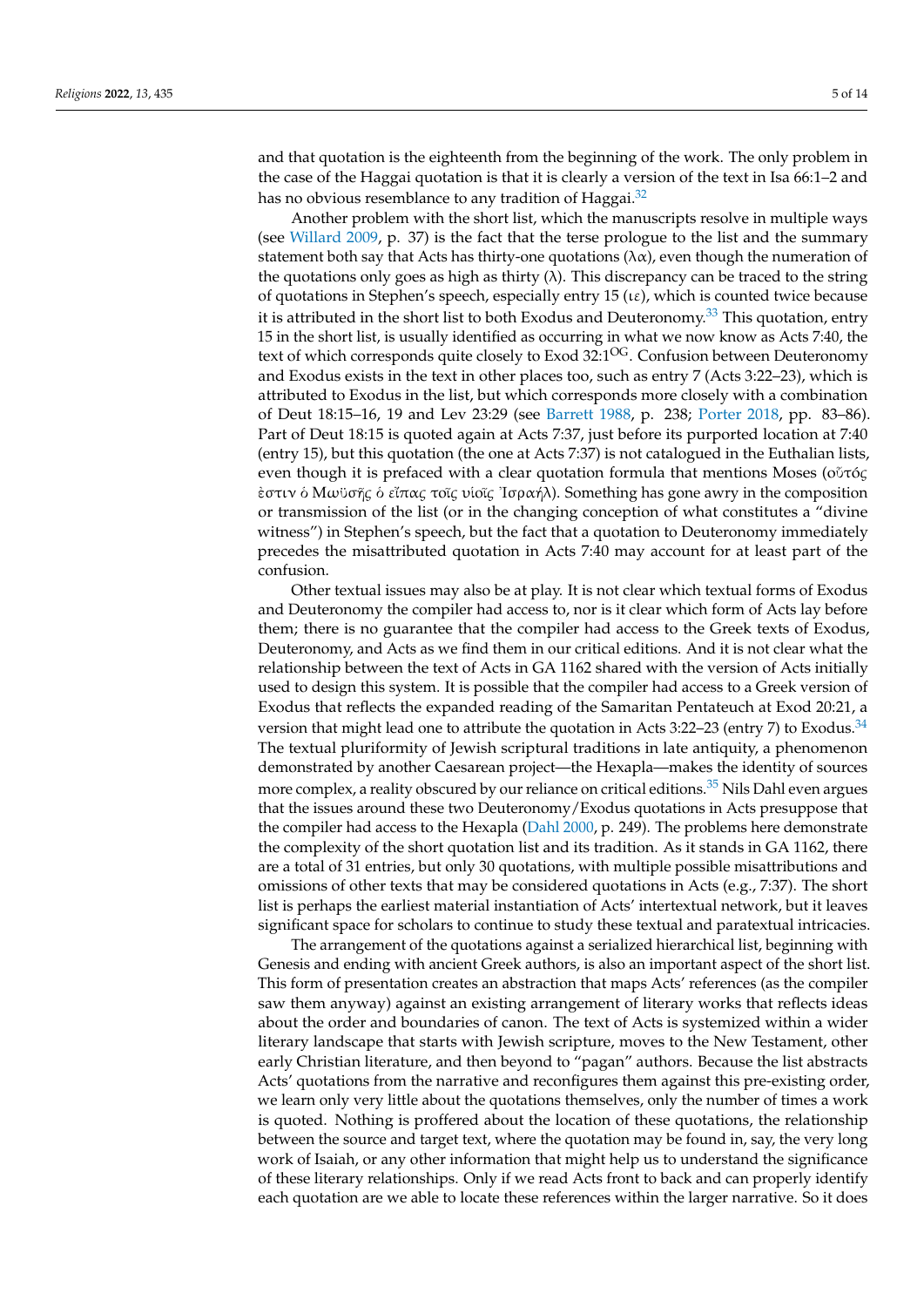help us to way-find through the texture of Acts' quotations when reading it in a linear way. But the list on its own does little to help us navigate the textual details of the relationships it represents; instead it is a terse map for locating Acts in a larger scriptural and literary tradition, reinforcing canonical ideologies on the order and selection of Jewish scriptural works (limited of course by the presence of this material within Acts) and undermining them by attributing to the author of Acts the agency to quote works from other New Testament works, from other early writings (*Apostolic Constitutions*), and works no modern scholar of early Christianity would consider scriptural (Aratus).<sup>[36](#page-11-13)</sup>

<span id="page-5-0"></span>If we want more information on where a particular quotation occurs, for example the supposed quotation of Haggai (entry 18), we have access to two further resources in this manuscript. The first is the text segmentation or lection list, which divides the text of acts into "readings," "chapters," and "lines" (see above). We can flip back to 2v–3r, where we learn that the quotation attributed to Haggai occurs in the sixth αναγνωσι*ς*, which begins with the words ἐν δὲ ταῖ*ς* ἡµέραι*ς* κτλ (Acts 6:1). We can at least locate the incipit of the larger section in which the quotation occurs and see that there are nine quotations in this section. From this list, we can also divine that our quotation probably appears near the end of the reading since it is the last in the nine quotations listed here and, if we wished, we could count the *stichoi* from the incipit to the end of the segment to define the boundaries of the reading in which the quotation might stand.<sup>[37](#page-11-14)</sup> We could also just find the incipit of reading 7 and work backward to the next obvious quotation. Luckily, the quotations are also marked in the margins of most manuscripts that contain these lists (and many others that do not). This is the case in GA 1162, where a note in the left margin reads ιη αγγαιου (18 Haggai), corresponding to the information on this entry in the short list, and the text of the quotation is marked with diplai.

<span id="page-5-2"></span><span id="page-5-1"></span>Recourse to the text segmentation list, which coordinates the numerations in the short quotation list with textual divisions in descending order of length, offers some further aid in working out the location and significance of the quotations in Acts. At the very least, reading the lection list and short quotation list side by side gives us a deeper understanding of one possible configuration of Acts' structure and the parts of the work that tend to include more quotations.<sup>[38](#page-11-15)</sup> [\(Zacagni](#page-12-12) [1698\)](#page-12-12) But it does not, however, help us to identify the precise location of the source text within the narrative of Haggai or whatever the source text is for any one of these citations. The segmentation list is an enumerative summary of Acts' narrative and the texture of its quotations, but it is ineffective on its own when it comes to locating particular texts, suggesting that it was created with a different function in mind, perhaps as an aesthetic representation of Acts' narrative akin to data visualization. When used in coordination with the two quotation lists and one of Acts' *kephalaia* tables, it may be more technically useful, but its primary purpose is to present a numerical representation of the underlying structure of Acts' literary narrative.

#### **4. The Long Quotation List**

<span id="page-5-3"></span>The other substantial Euthalian paratext that helps us to interpret the significance of the short quotation list is the long quotation list, located directly after the short list in GA 1162 (3v–4v; Table [2\)](#page-6-0). The long list configures Acts' quotations in sequential order of their appearance in the narrative instead of mapping them on an existing list of quoted works. Each entry begins by identifying the title of the quoted work (specific Psalms are further identified by their number in the Greek version of the Psalter), followed by the entire text of the quotation. This means that the length of entries ranges from the very long, such as entry 16 to Amos 5:25–26, quoted in Acts 15:16–17, to the minute, such as entry 28 to the *Const. ap.* 4.3 in Acts 20:35, a six-word saying that Paul attributes to Jesus.<sup>[39](#page-11-16)</sup>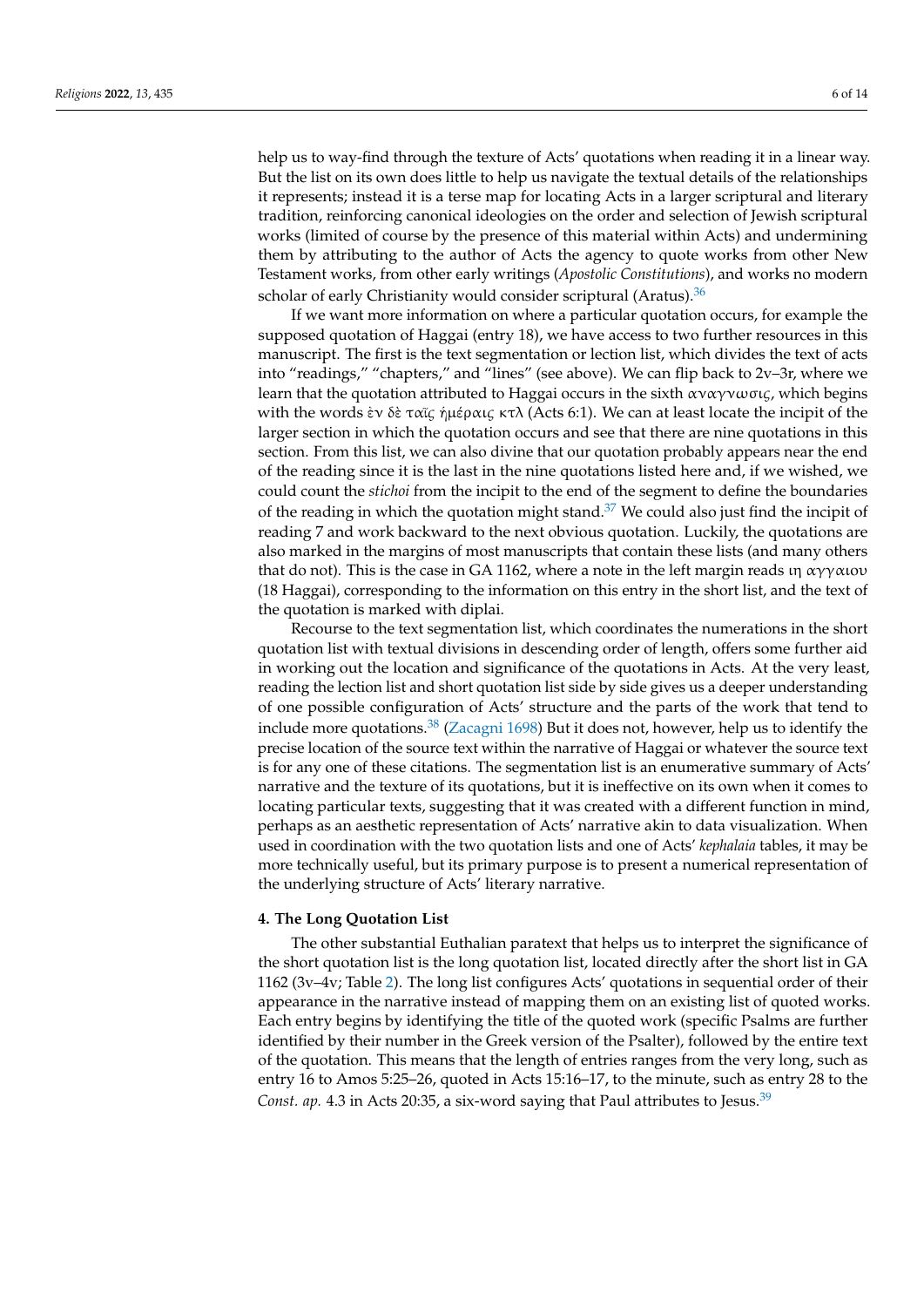|                | Number Source Text (Chapter and Verse)                         | <b>Incipit of Quotation</b>             | <b>Location in Acts</b><br><b>According to Modern</b><br><b>Chapter/Verse Locators</b> |
|----------------|----------------------------------------------------------------|-----------------------------------------|----------------------------------------------------------------------------------------|
| $\mathbf{1}$   | Matthew the Evangelist (3:11)                                  | ιωαννης μεν εβαπτισεν                   | 1:5                                                                                    |
| $\overline{2}$ | Psalms 68 (v.26) and 108 (v.8)                                 | γενηθητω η επαυλις αυτου ερημος         | 1:20                                                                                   |
| 3              | Joel the Prophet $(3:1-5^{OG})$                                | και εσται μετα ταυτα                    | $2:17 - 21$                                                                            |
| 4              | Psalm 15 (vv. 8-11)                                            | προορωμην τον κ(υριο)ν ενωπιον          | $2:25 - 28$                                                                            |
| 5              | Psalm $132^{OG}$ (v. 11)                                       | $\ldots$ τον θρονον αυτου <sup>40</sup> | 2:30b                                                                                  |
| 6              | Psalm 109 (v. 1)                                               | ειπεν ο κ(υριο)ς τω κ(υρι)ω             | $2:34 - 35$                                                                            |
| 7              | Exodus (cf. Deut 18:15-16, 19 and<br>Lev 23:29)                | προφητην υμιν αναστησει κ(υριο)ς        | $3:22 - 23$                                                                            |
| $8\phantom{1}$ | Genesis (22:18)                                                | και εν τω σπερματι σου εν               | 3:25                                                                                   |
| 9              | Psalm $2$ (vv. 1-2)                                            | ινατι εφρυαξαν εθνη και                 | $4:25 - 26$                                                                            |
| 10             | Genesis (12:1)                                                 | εξελθε εκ της γης σου και               | 7:3                                                                                    |
| 11             | Genesis (15:13)                                                | οτι εσται το σπερμα αυτου               | $7:6 - 7$                                                                              |
| 12             | Exodus $(2:14)$                                                | τις σε κατεστησεν αρχοντα               | $7:27 - 28$                                                                            |
| 13             | Exodus $(3:6)$                                                 | εγω ο θ(εο)ς των π(ατρ)ρων              | 7:32                                                                                   |
| 14             | Exodus (parts of $3:5, 7-10$ )                                 | λυσον το υποδημα των ποδων              | $7:33 - 34$                                                                            |
| 15             | Exodus $(32:1)$                                                | ποιησον ημιν θεους                      | 7:40                                                                                   |
| 16             | Amos (5:25-26)                                                 | μη σφαγια και θυσιας                    | $7:42 - 43$                                                                            |
| 17             | Psalm 131 (v. 5)                                               | ητησατο ευρειν                          | 7:46                                                                                   |
| 18             | Haggai (cf. Isa 66:1-2)                                        | ο ου (ραν) ος μοι θρονος                | $7:49 - 50$                                                                            |
| 19             | Isaiah (53:7–8)                                                | ως προβατον επι σφαγην ηχθη             | $8:32 - 33$                                                                            |
| 20             | 1 Kingdoms (cf. Ps $88:21^{OG}$ )                              | ευρον δα(υι) δτον του ιεσσαι            | 13:22                                                                                  |
| 21             | Matthew (3:11)                                                 | τι με υπονοειτε ειναι                   | 13:25                                                                                  |
| 22             | Psalm $2 (v. 7)$                                               | υιος μου ει συ, εγω σημερον             | 13:32                                                                                  |
| 23             | Isaiah $(55:3)$                                                | $\delta$ ωσω υμιν τα οσια δα(υι)δ       | 13:34                                                                                  |
| 24             | Habakkuk $(1:5)^{41}$                                          | ιδετε οι κατατφρονηται και              | 13:41                                                                                  |
| 25             | Isaiah $(49:6)$                                                | εως εσχατου της γης <sup>42</sup>       | 13:47                                                                                  |
| 26             | Amos (9:11-12)                                                 | μετα ταυτα αναστρεψω                    | $15:16 - 17$                                                                           |
| 27             | Aratus the Astronomer and<br>Homer the Poet (Aratus, Phaen. 5) | του γαρ και γενος εσμεν                 | 17:28                                                                                  |
| 28             | Apostolic Constitutions (4.3)                                  | μακαριον εστιν μαλλον                   | 20:35                                                                                  |
| 29             | Exodus (22:27)                                                 | αρχτονα του λαου σου                    | 23:5                                                                                   |
| 30             | Isaiah (6:9-10)                                                | πορευθητι προς τον λαον                 | 28:26-27                                                                               |

<span id="page-6-1"></span><span id="page-6-0"></span>**Table 2.** The long quotation list to Acts in GA 1162 (3v–4v).

<span id="page-6-3"></span><span id="page-6-2"></span>The relationship between the texts of quotations in the long list, the text of Acts, and the texts of the quoted sources is ripe for further investigation, but Zacagni's edition and the text of the quotations in the long list in GA 1162 tend to follow Acts when the quoted text diverges from its purported the source traditions. In other words, the texts of the quotation list more closely follows the text of Acts, not the text of its purported sources.

For example, the first entry in GA 1162, the reference to Matt 3:11 in Acts 1:5, reads µατθ(αιoυ) ευαγγελιστoυ . Iωαννη*ς* µεν εβασπιτσεν υδατι . υµει*ς* δε βαπτισθησεσθε εν πν(ευµατ)ι αγιω, a text that agrees in every detail with the version of the utterance as it appears in the main text of Acts at the bottom of the first column on 9r. The word order of the final clause in the quotation differs in a number of other witnesses and in the currently reconstructed *Ausgangstext* to Acts 1:5, and the text here differs from the Matthean utterance, which is presented as John's first-person speech. Furthermore, the quotation is a selective composite of portions from the beginning and end of John's discussion of Jesus's coming baptism in Matt 3:11 (ἐγὼ µὲν ὑµᾶ*ς* βαπτίζω ἐν ὕδατι . . . αὐτὸ*ς* ὑµᾶ*ς* βαπτίσει ἐν πνεύµατι ἁγίῳ καὶ πυρί). The middle portion of Matt 3:11—John's pontificating on his unworthiness to loosen the straps on Jesus's sandals—is noted in quotation 21 (Acts 13:25).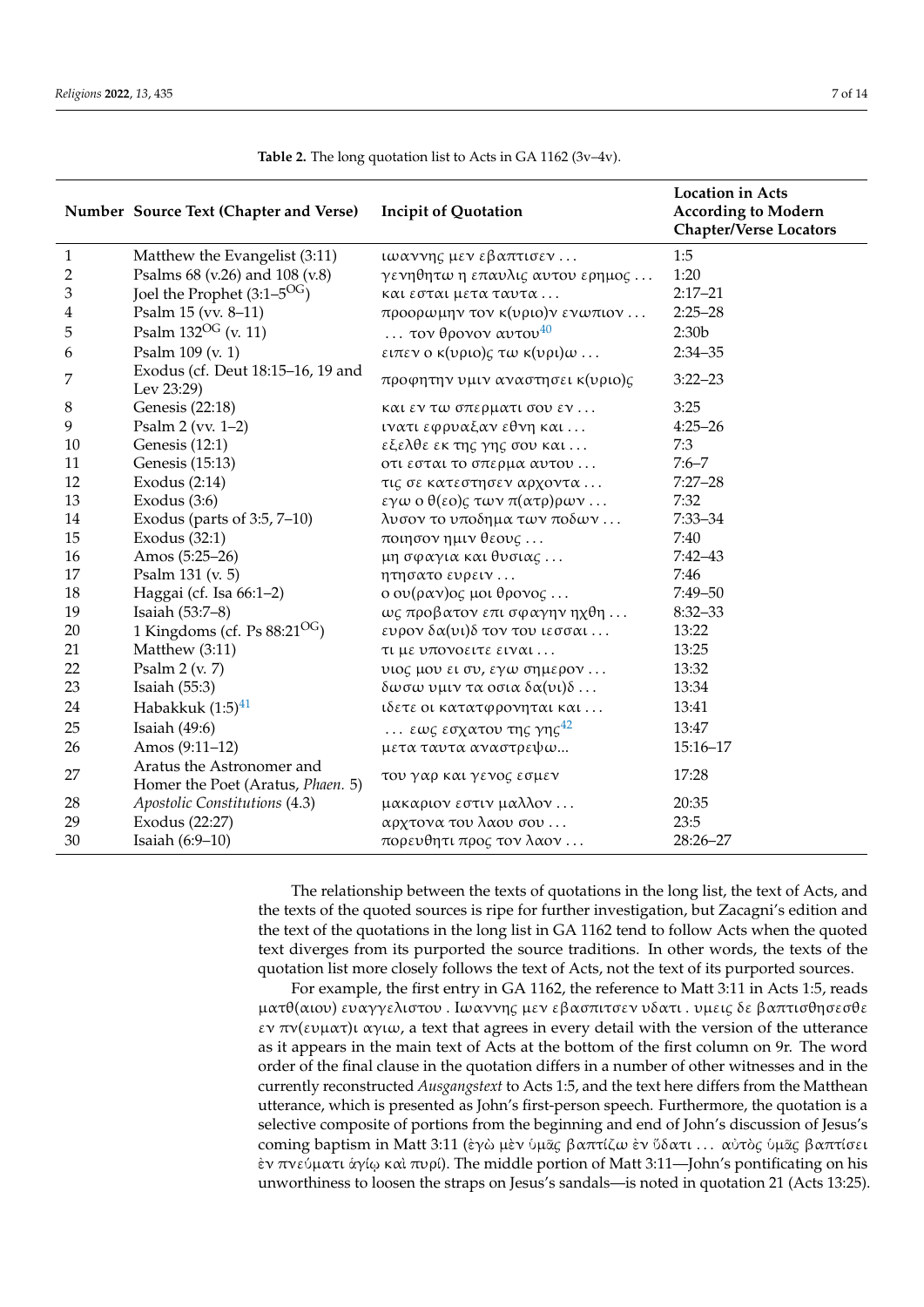In this case, the text of quotation 1 in the long list corresponds to its representation in Acts, not the source tradition.

Other entries in the long list tend to follow the text of Acts as well, such as quotation 13 ( $(v)$ ), a short quotation in Stephen's speech (Acts 7:32a) that references Exod 3:6. The entry in the list reads: εξoδoυ εγω o θ(εo)*ς* των π(ατ)ρων σoυ θ(εo)*ς* αβρααµ και θ(εo)*ς* ισαακ και θ(εo)*ς* ιακωβ. The text of the quotation in Acts in GA 1162 is identical, except that the article ὁ is added before the three final instances of θεo*ς*. The text of Exod 3:6OG also omits the articles, in agreement with the quotation in the list, and strands of Exodus' Greek tradition preserve the plural των πατρων, against the singular του πατρου printed in the main text of Wevers's edition. In this instance, there are differences between the text of the list, the text in Acts, and the text of Exodus. The quoted text in the list and its relationship to the textual history of Acts, the text of Acts in the particular manuscript in which it occurs, and the complicated textual traditions of the sources that Acts cites is a question that has not yet received significant attention. There is more to be said about the texts of the quotations in the lists as witnesses to the text of Acts and as witnesses to the texts of the sources of the quotations.

<span id="page-7-0"></span>More generally, the information in the long list in GA 1162 coheres entirely with the representation of the quotations in the short list, with a few minor exceptions and anomalies.<sup>[43](#page-11-20)</sup> The first difference solves a potential issue with the short list: Deuteronomy is not mentioned in quotation 15. This relationship between the lists enables the short list to maintain thirty-one entries (a number mentioned in both its prologue and subscription) and enables the long list to silently correct the issue by referring only to Exodus at this point of Stephen's speech. There is no way to get to thirty-one witnesses using the long list alone.

<span id="page-7-1"></span>Another issue occurs in quotation 2 and highlights the potential problems associated with the accurate transmission of these complex paratexts. Entry 2 correctly notes that Acts 1:20 quotes portions of two separate Psalms. The quotation is a composite of Psalms 68 and 108, connected by the conjunction καί, and the numbers of both Psalms are given at the head of the entry.<sup>[44](#page-11-21)</sup> At least when it comes to the Psalter, the long list provides further information on the location of a quoted text by appealing to the Psalm number according to the Greek order. Interestingly, though, the scribe of GA 1162 likely misunderstood the combination here. Instead of writing the heading to the entry as ψαλμου ξη και ρη (Psalm 68 and 108), we read ψαλμου ξη κεφαλ(αια) ρη (Psalm 68 chapter 108). This reading is likely a simple oversight, influenced by confusion between the abbreviation for κεφάλαια and graphically similar και ligatures. Or perhaps it could be due to the ubiquitous use of the term  $\kappa \epsilon \varphi \varphi \lambda \alpha \iota \alpha$  throughout the apparatus, especially the text segmentation list, which enumerates the "chapters" and quotations found in a particular "reading". Regardless, this lapse demonstrates the high level of scribal skill, technical accuracy, and effort required to transmit the *Euthaliana*. It is a testament both to the high-level scribal performance and to the enduring importance of the *Euthaliana* that the system remains, for the most part, highly intelligible in its many hundreds of witnesses, including GA 1162. Now that most of the manuscript images are available to researchers, more effort could be focused on the transmission of these complex features from late antiquity, through the medieval period, and into the world of print.

The final issue the long list illuminates in conversation with the short list is found in the labelling of quotation 27. The short list simply attributes it to Aratus the Astronomer (αρατoυ αστρoνoµoυ), while the long list adds Homer the Poet (αρατoυ αστρoνoµoυ και oµηρoυ πoιητoυ). There is no obvious Homeric text that might serve as the source of this quotation, but the tradition of this quotation is highly interesting. In the encomium to Zeus that opens his *Phaenomena*, Aratus notes that humans never leave Zeus unnamed, that streets and marketplaces are full of him, and that humans always have need of Zeus, "for we are also his offspring" (5, τoῦ γὰρ καὶ γένo*ς* εἰµέν). The Aratus text is identical to the quotation in Acts except for the use of the more archaic form  $\epsilon\hat{\mu}\epsilon\hat{\nu}$  as opposed to the Lukan ἐσµέν. But the wording of Luke's quotation in Acts 17:28 finds an exact parallel in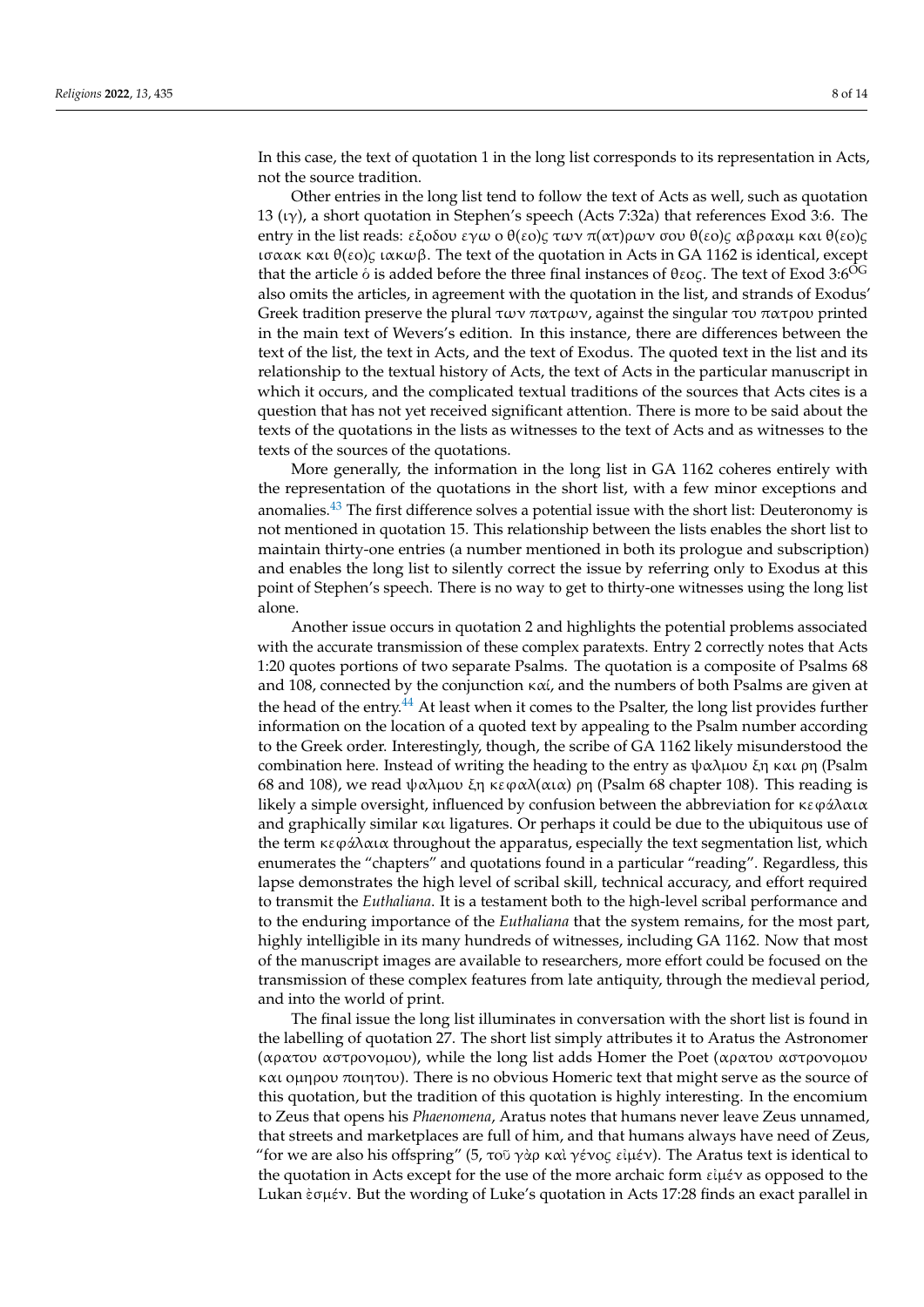<span id="page-8-0"></span>the Jewish historian Aristobulus, who quotes Aratus' introduction at length in fragment 4, exchanging the name Zeus for God (θεó*ς*).[45](#page-11-22) It is not clear if Luke (or the complier of the list that initially attributed this quotation) had direct access to Aratus or whether access was mediated by another source such as Aristobulus. In any case, the identification of two ancient poets as the source for this quotation in the long list, as opposed to Aratus alone in the short list, accounts for the use of the plural πoιητῶν in the quotation marker in Acts 17:28, which attributes the saying to multiple unnamed poets. There is significantly more to say about the fringe, "non-biblical" elements in these lists and what they reveal about the greater literary context of late-ancient interpretation.

These small inconsistencies aside, the short and long quotation lists in GA 1162 retain a high level of symmetry, complementing one another for differing tasks. The short list maps a version of the external references in Acts against a perceived hierarchical arrangement of canonical and non-canonical works, while the long list maps the same data according to the serialization of Acts' narrative. The short list is a terse representation of knowledge about the quotations and the scope of Acts' literary engagement, while the long list enables cross referencing and identification of the boundaries of quotations by comparing the text of the quotation and the text of Acts as it appears in the manuscript. Cross-referencing and systematization are further supported by in-text marginal notations and diplai that note the source of the quotation and demarcate its text. This is the case in GA 1162 and many other manuscripts of the Pauline Epistles and Praxapostolos, even those that do note preserve any corresponding lists.

#### **5. Conclusions**

What then is the value of these lists? This very brief overview signals that the lists are important for understanding Acts and its reception for multiple reasons. First, they offer a summative overview of literature that the compiler felt Luke engaged with, offering an overlooked view into late-ancient perceptions of early Christian literary culture. Although the precise location of each quotation in Acts is not clearly defined in the list, we are able to see where most of the scriptural references in Acts occur. Most are clustered around the three speeches of Peter (2:15–36), Stephen (7:1–53), and Paul at the synagogue in Pisdian Antioch (13:16–41). The lists offer a snapshot of the intertextual tapestry that comprises the narrative.

The long list in particular further enlightens our understanding of Acts because it functions as another possible text-critical witness and because it shows the textual complexity of late-ancient biblical traditions. The same holds true for the long lists of the Pauline and Catholic Epistles. Although Zacagni's edition and our sampling of GA 1162 suggest that the texts of the quotations are usually taken directly from Acts instead of from the sources it cites, the relationship between the complex textual traditions of Acts, Jewish scripture in antiquity, and the text of the quotations in the long list remains to be substantially interrogated. When we start to unpick these nuances, we can crack open a door into the processes and avenues by which ancient textual scholars, scribes, and readers work together to enliven, interpret, and transmit sacred traditions. The long list offers another data point on the intricate détente between transmission and interpretation, a relationship that is largely unexplored and impeded by the fact that the manuscript traditions of these works represent only a fraction of the realities of their transmission. There is much more to be said about the *Euthaliana*, their transmission, relationship to one another, and relationship to the texts with which they engage.

Additionally, the lists also inform the ongoing discussion around the transmission of quotations in Christian literature and *testimonia*, excerpted collections of quotations from Jewish scripture used in literary polemic. It is possible that these lists reflect or inform such traditions. The classic case for the ubiquity of *testimonia* was articulated by [Harris](#page-12-13) [\(1916/1920\)](#page-12-13), who argued that a unified and widely available *Testimony Book* existed in Christian circles before most of the New Testament works were composed. According to Harris, it contained a stereotyped list of quotations and composite quotations from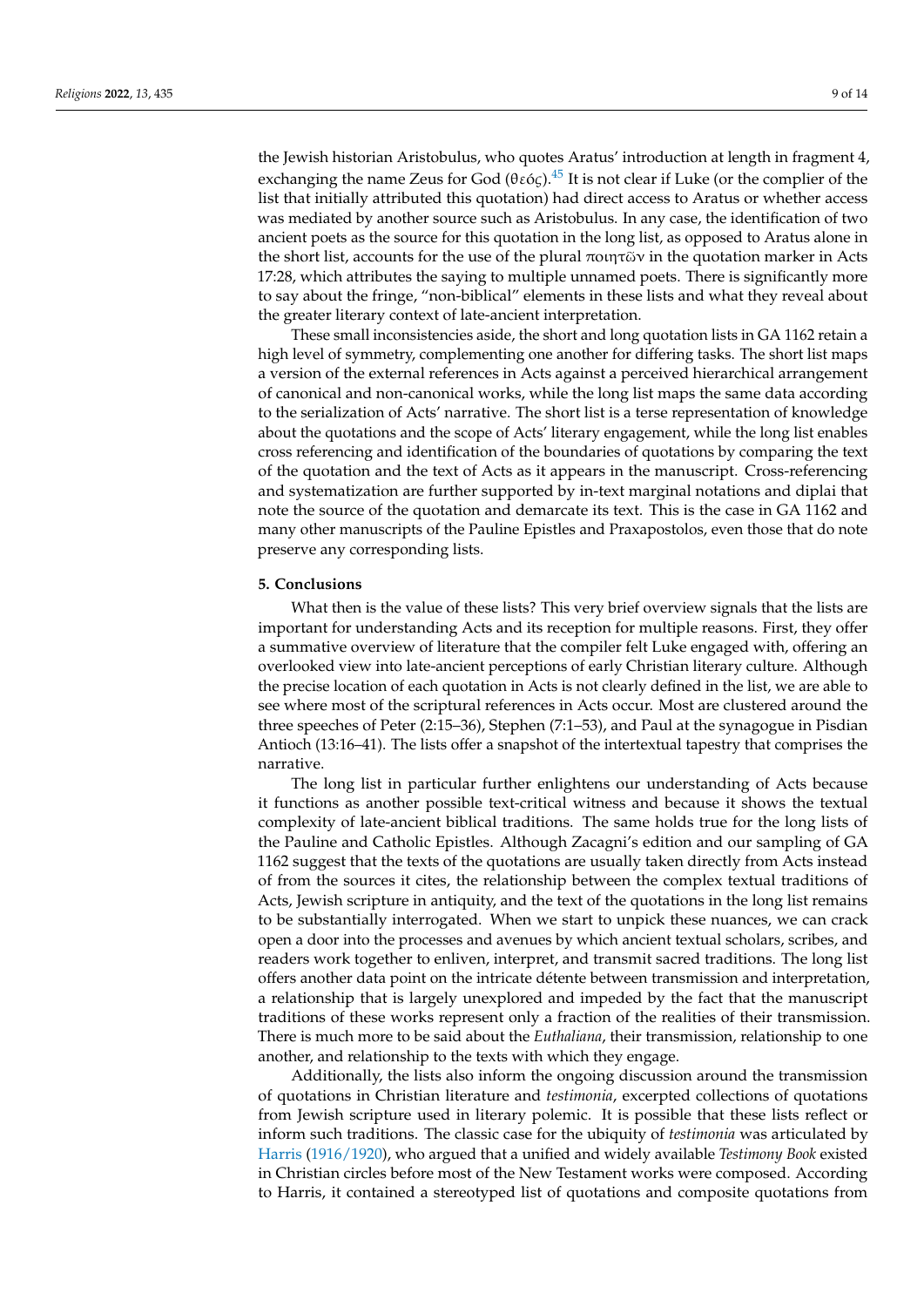<span id="page-9-0"></span>Jewish scripture, which were used by Christian authors to polemical ends, first against Jewish opponents and later against Muslim rivals, morphing eventually into a "handbook of Christian doctrine" [\(Harris](#page-12-13) [1916/1920,](#page-12-13) p. 1.100).<sup>[46](#page-11-23)</sup> Although I am not convinced that New Testament authors made use of a *Testimony Book* in this way or that such an artefact existed (see [Allen](#page-11-24) [2015\)](#page-11-24), it is clear that the Euthalian quotation lists are part of a larger, more ethereal tradition of the systemic arrangement of quoted works. It is possible that the compiler(s) of these lists used antecedent traditions to compose them, but it is not clear to what extent they relied on these sources and in what medium they would have encountered them. And interreligious polemics are not the only use to which the information in the lists may be put; in fact, I see the lists primarily as "scholarly" tools for engaging, interpreting, and systematizing scriptural traditions. The lists appear to have functioned as a locus for further analysis of the textual relationships they represent, aiding commentators on either Old or New Testament books by offering shortcuts for examining the significance of instances of scriptural reuse in the New Testament for theological or other purposes. More work needs to be done to locate traces of these lists in late-ancient commentary literature and catena traditions to see what (if any) effect the lists had on extant interpretations.

Finally, the quotation lists give a glimpse into perceptions of canon and the boundaries of canonical ideologies in late antiquity, perspectives that continued to pervade reading communities as the *Euthaliana* were transmitted. The composition of the lists problematizes modern views of ancient perspectives on canonicity. Writing in 1904, Theodor Zahn found the inclusion of non-canonical material in the lists confusing, arguing that the non-canonical material must have been inserted into the lists at a later stage [\(Zahn](#page-12-14) [1904,](#page-12-14) p. 388).<sup>[47](#page-11-25)</sup> How can Aratus the Astronomer or the Apocryphon of Moses (µωϋσέω*ς* ἀπoκρύϕoυ, quotation 11 at Gal 6:15) be considered "divine witnesses" (θείαι µαρτυρίαι)?

<span id="page-9-1"></span>The problem with Zahn's approach is two-fold: it does not follow that someone adding in non-canonical material later would have necessarily had a more fluid view of a what a "divine witness" was, and the manuscripts are unanimous on preserving 30 or 31 quotations in Acts. The manuscripts are consistent, for example, in including Aratus. Essentially, Zahn allows his views of the canon and what it must mean for intellectual engagement with the New Testament in late antiquity to override his observations on the lists, which simultaneously uphold a hierarchy of textual authority and undermine the firm boundaries that some wish to maintain. While the short list is arranged to correspond to existing ideas of the serial arrangement of scriptural works in a larger corpus, both lists also problematize any kind of absolutism by responding to cues in the text that reach beyond modern conceptions of what might constitute "divine witnesses". Incorporating the quotation lists into more recent conversations around canon, which are increasingly taking the paratextual aspects of manuscripts into account, offers new avenues to explore the "continuing elasticity of the NT canon" [\(Rodenbiker](#page-12-15) [2021,](#page-12-15) p. 252). In the end, much remains to be explored among the many instantiations of the *Euthaliana*. But I think we can rest assured that the compiler of these lists has at least as flexible a view of scripture and as wide a sense of literary referentiality as the authors of the New Testament themselves.

**Funding:** Research for this publication received support from the "Titles of the New Testament: A New Approach to Manuscripts and the History of Interpretation" (TiNT) project, funded by the European Research Council (ERC) under the European Union's Horizon 2020 research and innovation programme (grant agreement No. 847428). Garrick V. Allen is a research associate of the School of Ancient and Modern Languages and Cultures, University of Pretoria.

**Institutional Review Board Statement:** Not applicable.

**Informed Consent Statement:** Not applicable.

**Data Availability Statement:** Not applicable.

**Conflicts of Interest:** The author declares no conflict of interest.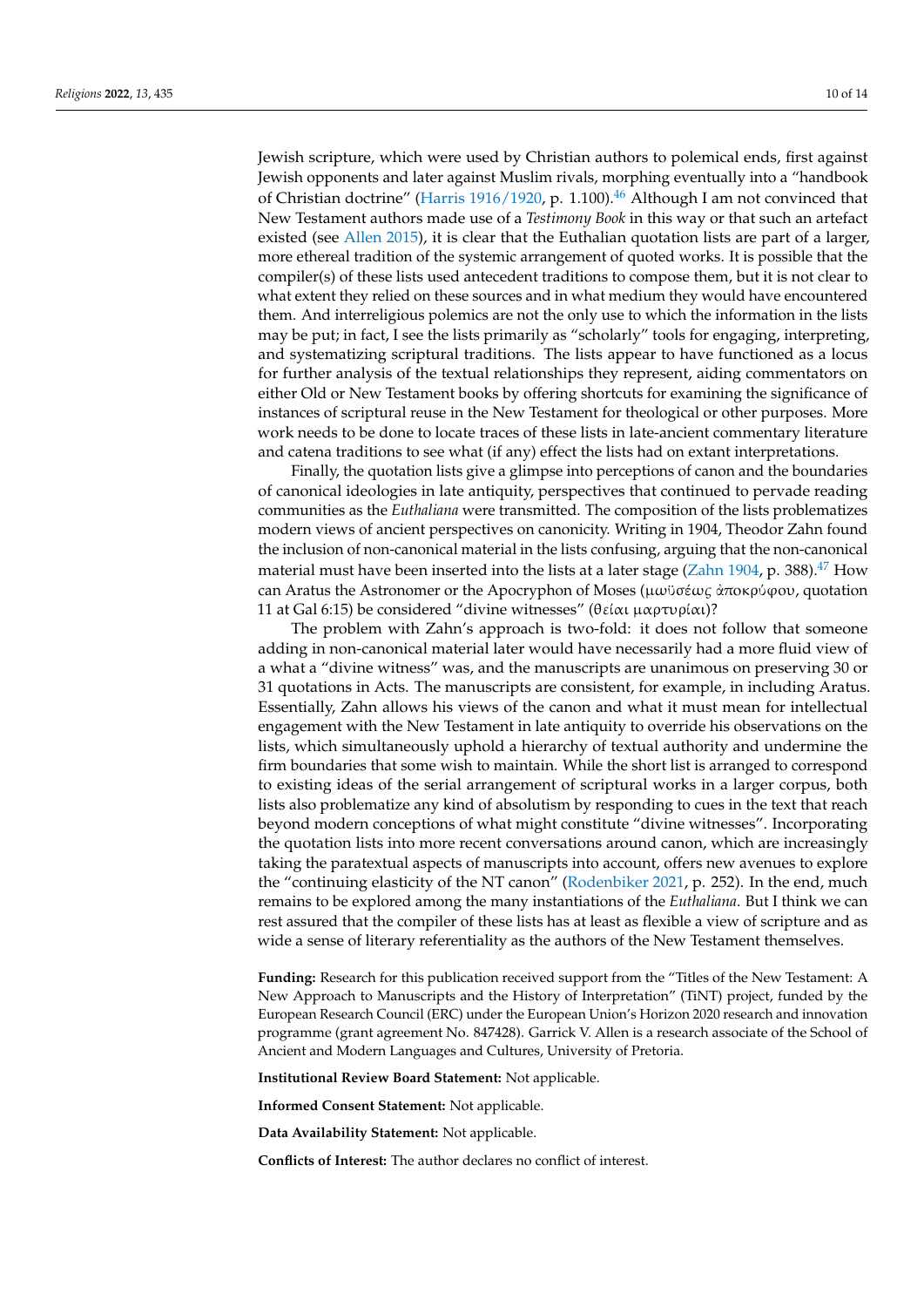#### **Notes**

- <span id="page-10-0"></span>[1](#page-0-0) Its 41 folios are held in Paris, BnF coisl. gr. 202 (diktyon 49341); suppl. gr. 1074 (diktyon 53738); Athos, Lavra, s.n. (diktyon 26927); Kyiv, Vernadsky National Library Φ. 301 (KДA) 26п (diktyon 37341); Turin, Biblioteca Naz. Uni. Torino B. I. 5 (A.1) (diktyon 63625); Moscow, State Historical Museum Sinod. gr. Vlad. 563 (diktyon 43625); Moscow, Russian State Library Φ. 270 (gr. 166,1) (diktyon 44350); St Petersburg, Nat. Lib. Rus. Φ. № 906 /Gr. 14 (diktyon 57082).
- <span id="page-10-1"></span><sup>[2](#page-0-1)</sup> Some of the *Euthaliana* also exist in multiple versions of the New Testament, including Syriac, Armenian, Georgian, Gothic, Old Church Slavonic, and Latin. See an overview in [\(Blomkvist](#page-12-6) [2012,](#page-12-6) pp. 6–7; [Willard](#page-12-5) [2009,](#page-12-5) pp. 95–108).
- <span id="page-10-2"></span> $3$  Zuntz is so uncertain about the connection between the figure of Euthalius and the apparatus that he refers to the originator of the work as "X," or "X-'Euthalius'" (see [Zuntz](#page-13-0) [1945,](#page-13-0) pp. 77–121). On attribution of the system, see [\(Ehrhard](#page-12-16) [1891\)](#page-12-16).
- <span id="page-10-3"></span>[4](#page-1-1) [\(Zacagni](#page-12-12) [1698\)](#page-12-12). Zacagni's edition was subsequently reused by [\(Gallandi](#page-12-17) [1774\)](#page-12-17), [\(Migne](#page-12-18) [1864\)](#page-12-18), and [\(von Soden](#page-12-19) [1911\)](#page-12-19). Zacagni's edition was based only on nine manuscripts located in the Vatican Library where he served a prefect. It is freely available for download on Google Books: [https://www.google.co.uk/books/edition/Collectanea\\_monumentorum\\_veterum\\_ecclesi/IbARj-](https://www.google.co.uk/books/edition/Collectanea_monumentorum_veterum_ecclesi/IbARj-Lby34C?hl=en)[Lby34C?hl=en](https://www.google.co.uk/books/edition/Collectanea_monumentorum_veterum_ecclesi/IbARj-Lby34C?hl=en) (accessed on 15 April 2022).
- <span id="page-10-4"></span>[5](#page-1-2) [Zuntz](#page-13-0) [\(1945\)](#page-13-0) sifted the origins of the various pieces of the Euthalian system to better understand the foundations of the Syriac tradition.
- <span id="page-10-5"></span> $6$  Most engagement with the Euthalian apparatus has focused on just this question, usually with emphasis on early "editions" of the Pauline Letters, e.g., [\(Dahl](#page-12-4) [2000;](#page-12-4) [Scherbenske](#page-12-7) [2013,](#page-12-7) pp. 116–74).
- <span id="page-10-6"></span><sup>[7](#page-1-4)</sup> Even if the quality of many of the images leaves much to be desired. See [\(Allen](#page-11-26) [2019\)](#page-11-26).
- <span id="page-10-7"></span>[8](#page-1-5) [Dahl](#page-12-4) [\(2000,](#page-12-4) p. 234) notes that "dependence on the published editions has occasioned a one-sided orientation".
- <span id="page-10-8"></span><sup>[9](#page-1-6)</sup> For critical discussion on the date, origins, "original" features of the apparatus, and its compiler's identity, see, e.g., [\(Ehrhard](#page-12-16) [1891;](#page-12-16) [Robinson](#page-12-20) [1895;](#page-12-20) [Conybeare](#page-12-21) [1895;](#page-12-21) [Conybeare](#page-12-22) [1904;](#page-12-22) [Harris](#page-12-23) [1896,](#page-12-23) pp. 60–84; [von Soden](#page-12-19) [1911,](#page-12-19) pp. 637–49; [Zuntz](#page-13-1) [1953\)](#page-13-1). [\(Dahl](#page-12-4) [2000\)](#page-12-4), for instance, argues that parts of the system represented by Zacagni's edition are not "original" to the earliest layers of the Euthalian edition.
- <span id="page-10-9"></span>[10](#page-2-0) [Zacagni](#page-12-12) [\(1698\)](#page-12-12) produced his edition based on nine manuscripts: GA 133 181 436 450 451 623 625 1847 1914.
- <span id="page-10-10"></span> $11$  The prologues are of various length. The prologue to the Pauline letters (ca. 2450 words) is over twice as long as the one for Acts, and Acts (ca. 950 words) is about four times as long as the Catholic Epistles (ca. 240 words). The Pauline prologue was composed first (as noted in the Acts prologue) and it contains an overview of Paul's life (following the narrative of Acts and Eusebius), summaries of each of his letters, a description of his work in producing parts of the apparatus (chapter lists, quotation lists, lists of readings and text divisions). The prologues to Acts and the Catholic Epistles follow a similar pattern in terser form. See [\(Willard](#page-12-5) [2009,](#page-12-5) pp. 11–21).
- <span id="page-10-11"></span>[12](#page-2-2) Acts has both a πρóλoγo*ς* and a ὑπóθεσι*ς* since it is a sub-corpus unto itself in this system.
- <span id="page-10-12"></span><sup>[13](#page-2-3)</sup> [Willard](#page-12-5) [\(2009,](#page-12-5) pp. 22–28) refers to this as a "'Lection' list," but it is not clear that the system of text division in the list is related to liturgical reading traditions, which are also notoriously fluid in Apostolos manuscripts and Praxapostolos manuscripts with liturgical trappings. See [\(Gibson](#page-12-24) [2018\)](#page-12-24).
- <span id="page-10-13"></span><sup>[14](#page-2-4)</sup> On the quotation lists, see [\(Willard](#page-12-5) [2009,](#page-12-5) pp. 29–46). [\(Zacagni](#page-12-12) [1698\)](#page-12-12) presents idealised and consistent forms of the lists, even though their form and precise details differ in the manuscripts and from one another, and his presentation of the Acts lists are inaccurate in many details.
- <span id="page-10-14"></span><sup>[15](#page-2-5)</sup> Priscillian of Avila's prologue to his cross referencing system between the Pauline Epistles and his own propositional theological canon also describes different uses for black and red ink, indicating that colour-coded numeration was one tactic for developing complex paratextual systems [\(Lang and Crawford](#page-12-1) [2017,](#page-12-1) p. 132). Both Priscillian and Euthalius's choice to alternate black and red link are likely traced back to Eusebius; see the *Epistle to Carpianus.*
- <span id="page-10-15"></span> $16$  The main chapter list of Acts has 86 text divisions: 40 main chapters and 46 sub-chapters divided across them. The additional chapter list in Acts that includes incipits has only 36 chapters.
- <span id="page-10-16"></span><sup>[17](#page-2-7)</sup> [Blomkvist](#page-12-6) [\(2012,](#page-12-6) pp. 8–10) offers a similar overview of the contents, based primarily on the items in Zacagni's edition.
- <span id="page-10-17"></span>[18](#page-2-8) See the taxonomy of paratexts in [\(Andrist](#page-12-25) [2018\)](#page-12-25).
- <span id="page-10-18"></span>[19](#page-2-9) See [\(Turner](#page-12-26) [1898\)](#page-12-26). The specific catena traditions attached to the particular manuscripts that also transmit *Euthaliana* can be identified by cross-referencing the GA number with the data in [\(Parpulov](#page-12-9) [2021\)](#page-12-9). [\(Blomkvist](#page-12-6) [2012,](#page-12-6) p. 42) notes that the *hypotheses* of Acts and the Catholic Epistles are adopted wholesale in many copies of Theophylact's commentary on these works.
- <span id="page-10-19"></span><sup>[20](#page-2-10)</sup> On the relationship between liturgical information and the Euthalian tradition, see [\(Gibson](#page-12-24) [2018,](#page-12-24) pp. 190–91, 198).
- <span id="page-10-20"></span> $21$  The direct connection between the system and Caesarea remains tenuous, depite the fact that a colophon in its oldest exemplar (Codex H) mentions a copy of Paul's Letters prepared by Pamphilus in the library. On the library of Caesarea and a reconstruction of its contents, see [\(Carriker](#page-12-27) [2003\)](#page-12-27) and [\(Frenschkowski](#page-12-28) [2006,](#page-12-28) esp. pp. 88–89) on Codex H.
- <span id="page-10-21"></span> $22$  Black and white images of digitised microfilm are avaiable to registered researchers in the NTVMR [\(https://ntvmr.uni-muenster.](https://ntvmr.uni-muenster.de/) [de/\)](https://ntvmr.uni-muenster.de/) (accessed 10 May 2022) and images can be requested for research purposed from the CSNTM [\(https://manuscripts.csntm.](https://manuscripts.csntm.org/manuscript/View/GA_1162) [org/manuscript/View/GA\\_1162\)](https://manuscripts.csntm.org/manuscript/View/GA_1162) (accessed on 10 May 2022).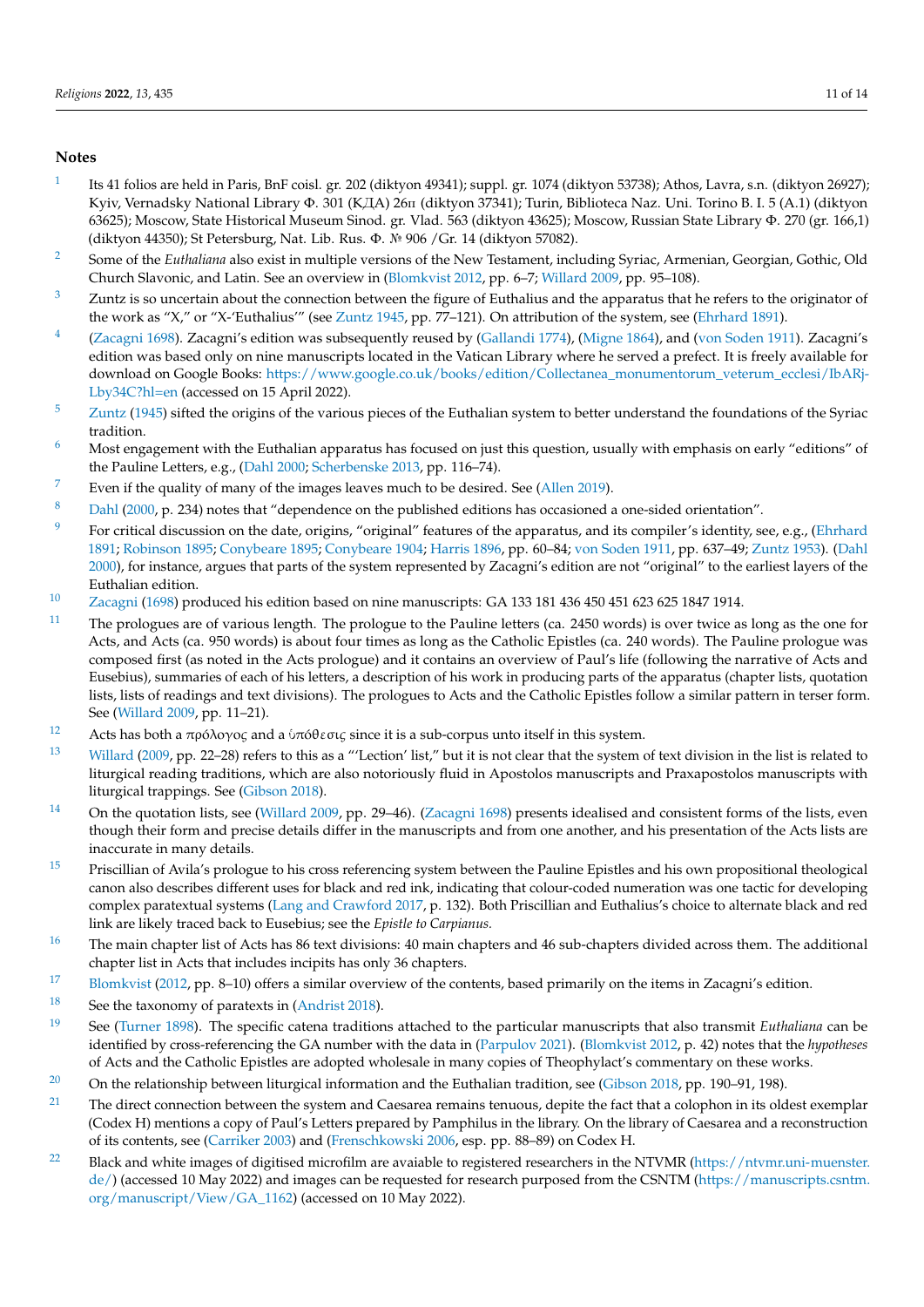- <span id="page-11-0"></span>[23](#page-3-3) Edition preserved in [\(Zacagni](#page-12-12) [1698,](#page-12-12) pp. 414–15).
- <span id="page-11-1"></span>[24](#page-3-4) Misprinted as III in [\(Zacagni](#page-12-12) [1698\)](#page-12-12).
- <span id="page-11-2"></span><sup>[25](#page-3-5)</sup>  $\lambda$  in [\(Zacagni](#page-12-12) [1698\)](#page-12-12).
- <span id="page-11-3"></span><sup>[26](#page-3-6)</sup> κζ in [\(Zacagni](#page-12-12) [1698\)](#page-12-12).
- <span id="page-11-4"></span><sup>[27](#page-3-7)</sup>  $\lambda \alpha$  in [\(Zacagni](#page-12-12) [1698\)](#page-12-12).
- <span id="page-11-5"></span><sup>[28](#page-3-8)</sup> κθ in [\(Zacagni](#page-12-12) [1698\)](#page-12-12).
- <span id="page-11-6"></span><sup>[29](#page-3-9)</sup> κη in [\(Zacagni](#page-12-12) [1698\)](#page-12-12).
- <span id="page-11-7"></span><sup>[30](#page-3-10)</sup> Located after (Haggai in [Zacagni](#page-12-12) [1698\)](#page-12-12), probably placed at the end here to correct an omission earlier in the list.
- <span id="page-11-8"></span>[31](#page-3-11) **κε in [\(Zacagni](#page-12-12) [1698\)](#page-12-12).** There is no  $\kappa \delta$  (24) in his list.
- <span id="page-11-9"></span> $32$  [\(Zacagni](#page-12-12) [1698,](#page-12-12) p. 419) notices this as well: "hic locus non apud Aggæum, sed apud Esaiam cap. 66 I. legitur. Sed tam hic, quam ad marginem textus actuum, & in antdedenti testimoniorum elencho Euthalius Aggæo tribuit". Zacagni is right that the accompanying marginal notations that identify the quotations in the text identify this text as belonging to Haggai, as is the case in GA 1162. Dahl, according to [\(Willard](#page-12-5) [2009,](#page-12-5) p. 36), attributes the confusion to a hypothetical misreading of a marginal notation identifying the quotation, mistaking HΣAIOΥ for AΓΓAIOΥ due to the elision of the start of the word.
- <span id="page-11-10"></span><sup>[33](#page-4-1)</sup> The Pauline also letters contain six multiple-source or composite quotations; that is single quotations whose constitutent parts can be traced back to more than one source. See [\(Willard](#page-12-5) [2009,](#page-12-5) p. 31).
- <span id="page-11-11"></span><sup>[34](#page-4-2)</sup> On this hypothesis, see [\(Willard](#page-12-5) [2009,](#page-12-5) pp. 36–39). The Greek text can be found in [\(Field](#page-12-29) [1875,](#page-12-29) p. 116). Others have also raised the possibility that Stephen's quotation in Acts 7 are oriented toward the pre-Samaritan Pentateuch as a rhetorical device mustered by Luke to incorporate all sectarian communities within the earliest Christian community. I am not yet convinced by this argument, but see [\(Anderson and Giles](#page-12-30) [2012,](#page-12-30) pp. 125–28).
- <span id="page-11-12"></span><sup>[35](#page-4-3)</sup> On the textual plurifomrity of Jewish scripture in the late Second Temple period and its consequences for the New Testament, see [\(Allen](#page-11-27) [2017,](#page-11-27) pp. 39–75).
- <span id="page-11-13"></span><sup>[36](#page-5-0)</sup> Interestingly, the citation of Matthew is also evidence that, at least according to the compiler, Luke had access to Matthew in the process of composing his works.
- <span id="page-11-14"></span><sup>[37](#page-5-1)</sup> [Harris](#page-12-31) [\(1893\)](#page-12-31) argues that Euthalius counted stichoi in 16-syllable units, not necessarily in lines.
- <span id="page-11-15"></span>[38](#page-5-2) [Dahl](#page-12-4) [\(2000,](#page-12-4) pp. 242–43) says that the "lections and the line numbers they provide are thus a kind of meta-information".
- <span id="page-11-16"></span><sup>[39](#page-5-3)</sup> "It is more blessed to give than to receive". For the text of the *Apostolic Consitutions* on this phrase, which is an imperfect match to the text in Acts and in the list, see [\(Metzger](#page-12-32) [1986,](#page-12-32) p. 172).
- <span id="page-11-17"></span> $40$  Explicit in this instance, start of entry abraded in image.
- <span id="page-11-18"></span> $41$  Zacagni's edition and other manuscripts also include Acts 13:40 as part of the quotation, a quotation marker not present in Habakkuk.
- <span id="page-11-19"></span>[42](#page-6-3) Explicit in this instance, start of entry illegible.
- <span id="page-11-20"></span>[43](#page-7-0) [Robinson](#page-12-20) [\(1895,](#page-12-20) pp. 17–18) emphasizes the incompatability of the two lists and the uselessness of the short list in light of the long list. Therefore, the long list is the genuine work of Euthalius, while the short list is a later derivation of the longer form.
- <span id="page-11-21"></span><sup>[44](#page-7-1)</sup> Multiple sources are cited in single entries, like this one, in the lists of the Pauline Epistles also: Romans quotation 4, 21, 25, 44, 1 Corinthians quotation 2, 2 Corinthians quotation 10, and Hebrews quotation 12. See [\(Willard](#page-12-5) [2009,](#page-12-5) pp. 30–32).
- <span id="page-11-22"></span>[45](#page-8-0) See [\(Holladay](#page-12-33) [1995,](#page-12-33) pp. 170–71). On this citation see [\(Edwards](#page-12-34) [1993\)](#page-12-34).
- <span id="page-11-23"></span><sup>[46](#page-9-0)</sup> Numerous, more nuanced takes on *testimonia* collections have emerged since Harris, particularly in light of the shared traditions of quotation and textual combination in patristic and other early Christian sources. See, e.g., [\(Murphy](#page-12-35) [2014;](#page-12-35) [Albl](#page-11-28) [1999;](#page-11-28) [Albl](#page-11-29) [2015\)](#page-11-29). Other compilatory works central to the *testimonia* debate, such as the *Testimonia ad Quirinum*, function differently, but are nonetheless related to the Euthalian quotation lists. For an assessment of Harris' work on *testimonia*, see [\(Falcetta](#page-12-36) [2003\)](#page-12-36).
- <span id="page-11-25"></span>[47](#page-9-1) [Zahn](#page-12-37) [\(1895\)](#page-12-37) also argues that the short title for the *Apostolic Constitutions* could not have been used until the sixth century because it was not well-known enough beforehand. See also [\(Oliver](#page-12-38) [1955,](#page-12-38) p. 134), who notes that the presence of non-canonical works signifies that θείαι µαρτυρίαι must have attained a "conventional meaning," whether the work being cited is canonical or not.

### **References**

- <span id="page-11-28"></span>Albl, Martin C. 1999. *"And Scripture Cannot be Broken": The Form and Function of the Early Christian Testimonia Collections*. NTSup 96. Leiden: Brill.
- <span id="page-11-29"></span>Albl, Martin C. 2015. The Testimonia Hypothesis and Composite Citations. In *Composite Citations in Antiquity. Jewish, Graeco-Roman, and Early Christian Uses*. Edited by Seth M. Ehorn. LNTS 525. London: T&T Clark, vol. 1, pp. 182–202.
- <span id="page-11-24"></span>Allen, Garrick V. 2015. Composite Citations in Jewish Pseudepigraphic Works: Re-presenting Legal Traditions in The Second Temple Period. In *Composite Citations in Antiquity. Jewish, Graeco-Roman, and Early Christian Uses*. Edited by Seth M. Ehorn. LNTS 525. London: T&T Clark, vol. 1, pp. 140–57.

<span id="page-11-27"></span><span id="page-11-26"></span>Allen, Garrick V. 2017. *The Book of Revelation and Early Jewish Textual Culture*. SNTSMS 168. Cambridge: Cambridge University Press. Allen, Garrick V. 2019. Digital Tools for Working with New Testament Manuscripts. *Open Theology* 5: 13–28. [\[CrossRef\]](http://doi.org/10.1515/opth-2019-0002)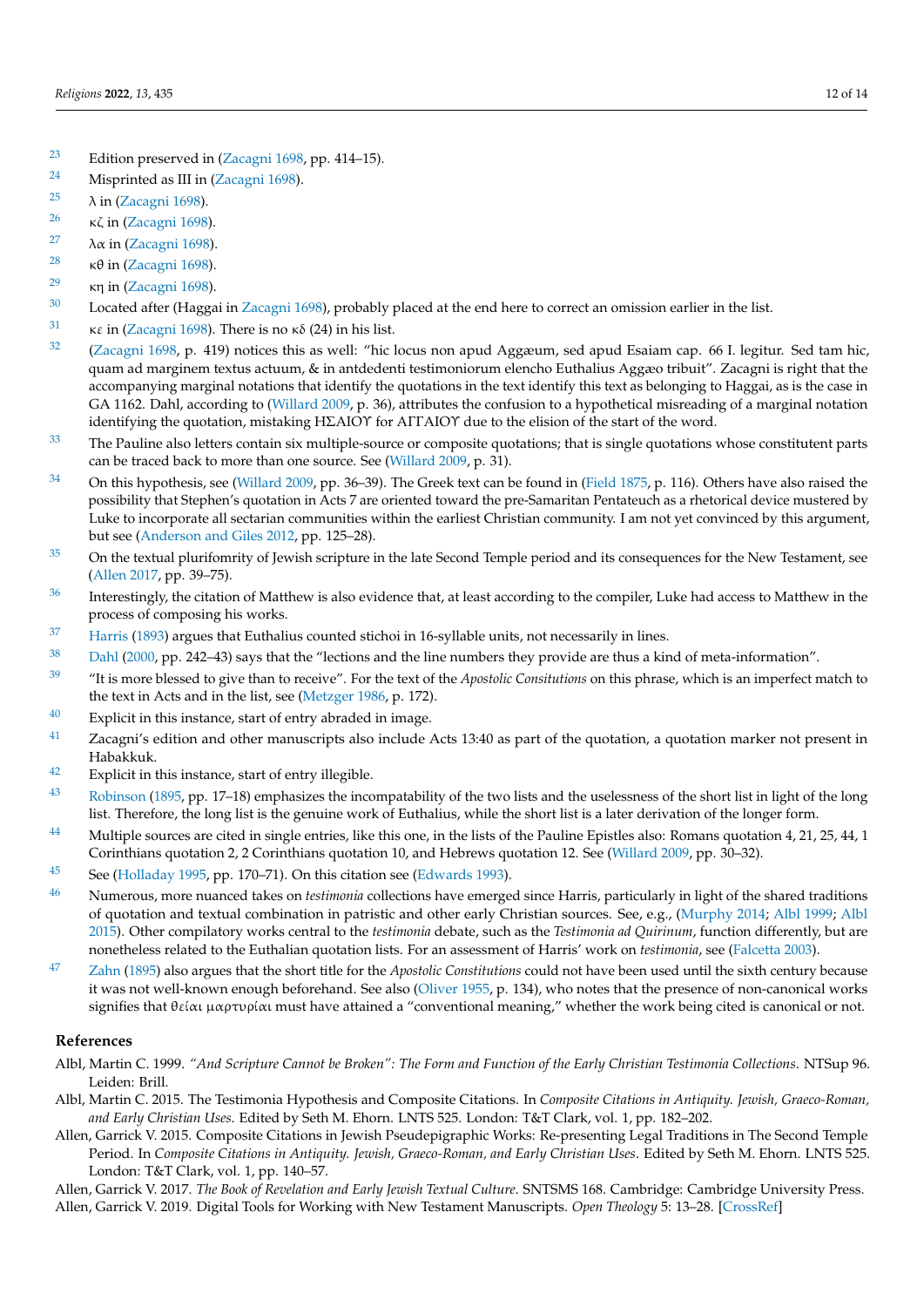<span id="page-12-30"></span>Anderson, Robert T., and Terry Giles. 2012. *The Samaritan Pentateuch: An Introduction to Its Origins, History, and Significance for Biblical Studies*. Atlanta: SBL Press.

<span id="page-12-25"></span>Andrist, Patrick. 2018. Toward a Definition of Paratexts and Paratextuality: The Case of Ancient Greek Manuscripts. In *Bible as Notepad: Tracing Annotations and Annotation Practices in Late Antique and Medieval Biblical Manuscripts*. Edited by Liv Ingeborg Lied and Marilena Maniaci. ManBib 3. Berlin: de Gruyter, pp. 130–49.

<span id="page-12-10"></span>Barrett, Charles K. 1988. Luke/Acts. In *It Is Written: Scripture citing Scripture*. Edited by Donald A. Carson and Hugh G. M. Williamson. Cambridge: Cambridge University Press, pp. 231–44.

<span id="page-12-6"></span>Blomkvist, Vemund. 2012. *Euthalian Traditions: Text, Translation and Commentary*. TU 170. Berlin: de Gruyter.

<span id="page-12-27"></span>Carriker, Andrew James. 2003. *The Library of Eusebius of Caesarea*. VCSup 67. Leiden: Brill.

<span id="page-12-21"></span>Conybeare, Fred C. 1895. On the Codex Pamphili and the Date of Euthalius. *Journal of Philology* 23: 241–59.

<span id="page-12-22"></span>Conybeare, Fred C. 1904. The Date of Euthalius. *ZNW* 5: 39–52. [\[CrossRef\]](http://doi.org/10.1515/zntw.1904.5.1.39)

<span id="page-12-4"></span><span id="page-12-2"></span>Crawford, Matthew. 2019. *The Eusebian Canon Tables: Ordering Textual Knowledge in Late Antiquity*. Oxford: Oxford University Press.

Dahl, Nils Alstrup. 2000. The 'Euthalian Apparatus' and the Affiliated 'Argumenta'. In *Studies in Ephesians*. WUNT 131. Tübingen: Mohr Siebeck, pp. 231–75.

<span id="page-12-34"></span>Edwards, Mark J. 1993. Quoting Aratus: Acts 17,28. *ZNW* 83: 266–69.

<span id="page-12-16"></span>Ehrhard, Albert. 1891. Der Codex H ad Epistulas Pauli und 'Euthalios Diakonos': Eine palaeographisch-patrologische Untersuchung. *Zentralblatt für Bibliothekswesen* 8: 385–411.

<span id="page-12-36"></span>Falcetta, Alessandro. 2003. The Testimony Research of James Rendel Harris. *NovT* 45: 280–99. [\[CrossRef\]](http://doi.org/10.1163/15685360360683307)

<span id="page-12-8"></span>Fewster, Gregory Peter. 2019. Finding Your Place: Developing Cross-reference Systems in Late Antique Biblical Codices. In *The Future of New Testament Textual Scholarship: From H. C. Hoskier to the Editio Critica Maior and Beyond*. Edited by Garrick V. Allen. WUNT 417. Tübingen: Mohr Siebeck, pp. 155–79.

<span id="page-12-29"></span>Field, Fridericus. 1875. *Origenis Hexaplorum*. Oxford: Clarendon, vol. 1.

<span id="page-12-28"></span>Frenschkowski, Marco. 2006. Studien zur Geschichte der Bibliothek von Cäsarea. In *New Testament Manuscripts: Their Texts and Their Worlds*. Edited by Thomas J. Kraus and Tobias Nicklans. TENT 2. Leiden: Brill, pp. 53–140.

<span id="page-12-17"></span>Gallandi, Andreae. 1774. *Biblioteva Veterum Partum Antiquorumque Scriptorium Ecclesiasticorum*. Venice: Typographia Joannis Baptistae Albritii Hieron, vol. 10.

<span id="page-12-24"></span>Gibson, Samuel. 2018. *The Apostolos: The Acts and Epistles in Byzantine Liturgical Manuscripts*. TS 3/18. Piscataway: Gorgias.

<span id="page-12-31"></span>Harris, J. Rendel. 1893. Stichometry II. *American Journal of Philology* 4: 309–31. [\[CrossRef\]](http://doi.org/10.2307/287016)

<span id="page-12-23"></span>Harris, J. Rendel. 1896. *Hermas in Arcadia and the Rest of the Words of Baruch*. Cambridge: Cambridge University Press.

<span id="page-12-33"></span><span id="page-12-13"></span>Harris, J. Rendel. 1916/1920. *Testimonies*. 2 parts. Cambridge: Cambridge University Press.

Holladay, Carl R. 1995. *Fragments from Hellenistic Jewish Authors*. Atlanta: Scholars, vol. 3.

<span id="page-12-1"></span>Lang, T. J., and Matthew Crawford. 2017. The Origins of Pauline Theology: Paratexts and Priscillian of Avila's Canons of the Letters of the Apostle Paul. *NTS New Testament Studies* 63: 125–45. [\[CrossRef\]](http://doi.org/10.1017/S002868851600031X)

<span id="page-12-32"></span>Metzger, Marcel. 1986. *Les Constitutions Apostoliques*. SC 319. Col 2. Paris: Cerf.

<span id="page-12-18"></span>Migne, Jacques-Paul. 1864. *Patrologiae Graecae*. Paris: Apud Garnier Fratres et. J.-P. Migne Successores, vol. 85.

<span id="page-12-35"></span>Murphy, Edwina. 2014. 'As Far as My Poor Memory Suggested': Cyprian's Compilation of 'Ad Quirinum'. *Vigiliae Christianae* 68: 533–50. [\[CrossRef\]](http://doi.org/10.1163/15700720-12341183)

<span id="page-12-38"></span>Oliver, Harold H. 1955. 'Helps for Readers' in Greek New Testament Manuscripts. Ph.D. thesis, Princeton Theological Seminary, Princeton, NJ, USA.

<span id="page-12-0"></span>Omont, Henri. 1889. *Notice sur un très ancien Manuscript grec en Onciales des Épîtres de saint Paul*. Paris: Imprimerie nationale.

<span id="page-12-9"></span>Parpulov, Georgi R. 2021. *Cantena Manuscripts of the Greek New Testament*. TS 3/25. Piscataway: Gorgias.

<span id="page-12-11"></span>Porter, Stanley E. 2018. Composite Citations in Luke-Acts. In *Composite Citations in Antiquity*. Edited by Seth M. Ehorn. LNTS 525. London: T&T Clark, vol. 2, pp. 62–93.

<span id="page-12-20"></span>Robinson, J. Armitage. 1895. *Euthaliana: Studies of Euthalius, Codex H of the Pauline Epistles, and the Armenian Version*. Cambridge: Cambridge University Press.

<span id="page-12-15"></span>Rodenbiker, Kelsie G. 2021. The Claromontanus Stichometry and its Canonical Implications. *Journal for the Study of the New Testament JSNT* 44: 240–53. [\[CrossRef\]](http://doi.org/10.1177/0142064X211055647)

<span id="page-12-7"></span>Scherbenske, Eric W. 2013. *Canonizing Paul: Ancient Editorial Practice and the Corpus Paulinum*. Oxford: Oxford University Press.

<span id="page-12-26"></span>Turner, Cuthbert Hamilton. 1898. Greek Patristic Commentaries on the Pauline Epistles. In *A Dictionary of the Bible*. Edited by James Hastings. Edinburgh: T&T Clark, vol. 5, pp. 484–531.

<span id="page-12-19"></span>von Soden, Hermann. 1911. *Die Schriften des Neuen Testament in ihrer ältesten erreichbaren Textgestalt hergestellt auf Grund ihrer Textgeschichte*, 2nd ed. Göttingen: Vandenhoeck & Ruprecht, vol. 1/1.

<span id="page-12-3"></span>Wallraff, Martin. 2021. *Die Kanontafeln de Euseb von Kaisarea: Untersuchingen und kritische Edition*. ManBib 1. Berlin: de Gruyter.

<span id="page-12-5"></span>Willard, Louis Charles. 2009. *A Critical Study of the Euthalian Apparatus*. ANTF 41. Berlin: de Gruyter.

<span id="page-12-12"></span>Zacagni, Lorenzo Alessandro. 1698. *Collectanea monumentorum veterum ecclesiae graecae, ac latine quae hactenus in Vaticana Bibliotheca delituerunt*. Rome: Typis sacrae.

<span id="page-12-37"></span>Zahn, Theodor. 1895. Euthaliana. *Theologische Literaturblatt* 16: 593–96, 601–3.

<span id="page-12-14"></span>Zahn, Theodor. 1904. Neues und Altes über den Isagogiker Euthalius. *Neue kirchliche Zeitschrift* 15: 305–30, 375–90.